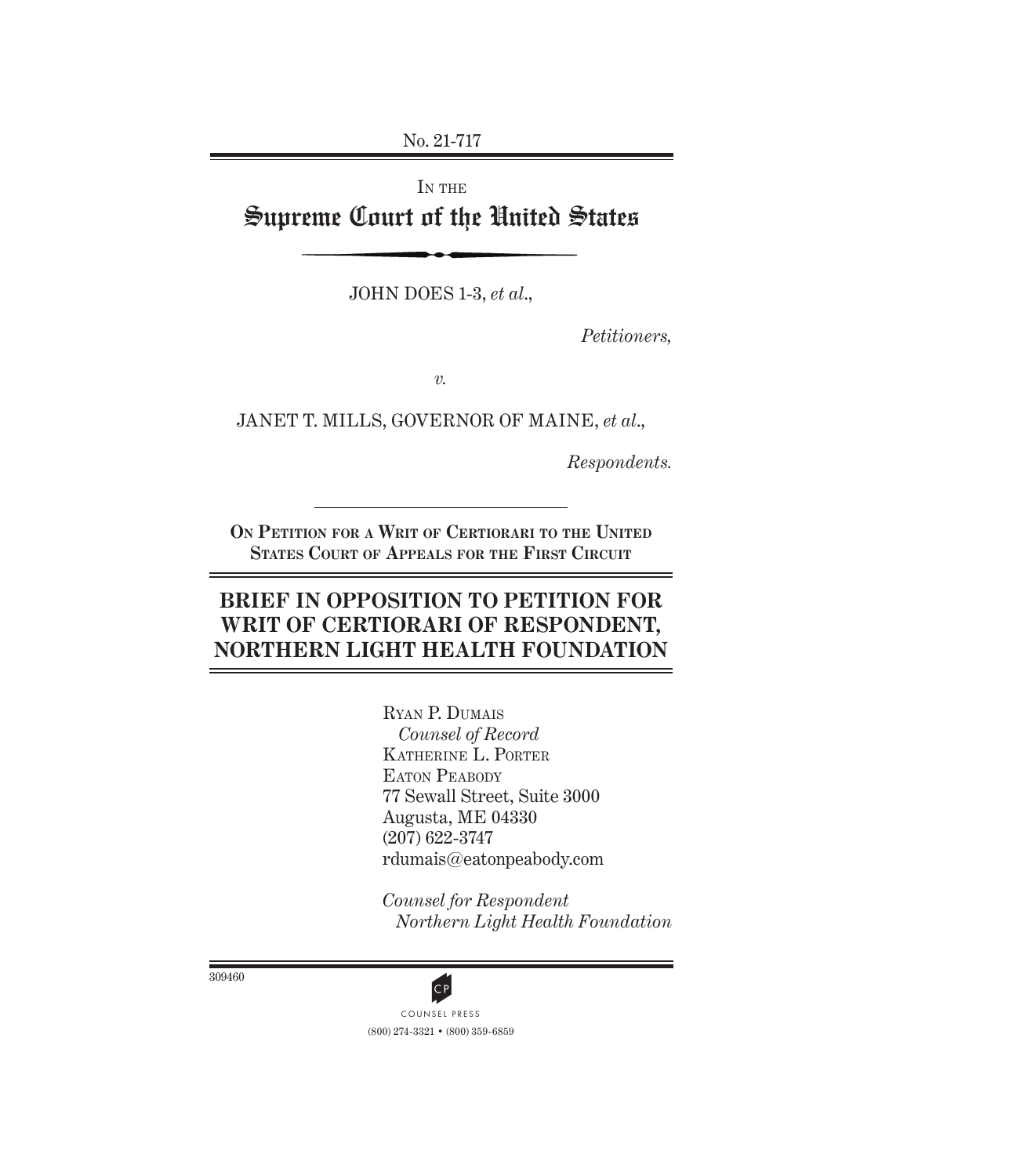### **DISCLOSURE STATEMENT**

Pursuant to Rule 29.6 of the Rules of The Supreme Court of the United States, Defendant Northern Light Health Foundation makes the following disclosures regarding its corporate status: Northern Light Health Foundation is a non-profit corporation organized under Title 13-B of the Maine Revised Statutes. It has no parent corporation. As a non-profit, it has no owners or shareholders, but has one corporate member, Eastern Maine Healthcare Systems d/b/a Northern Light Health, which is also a Title 13-B non-profit corporation.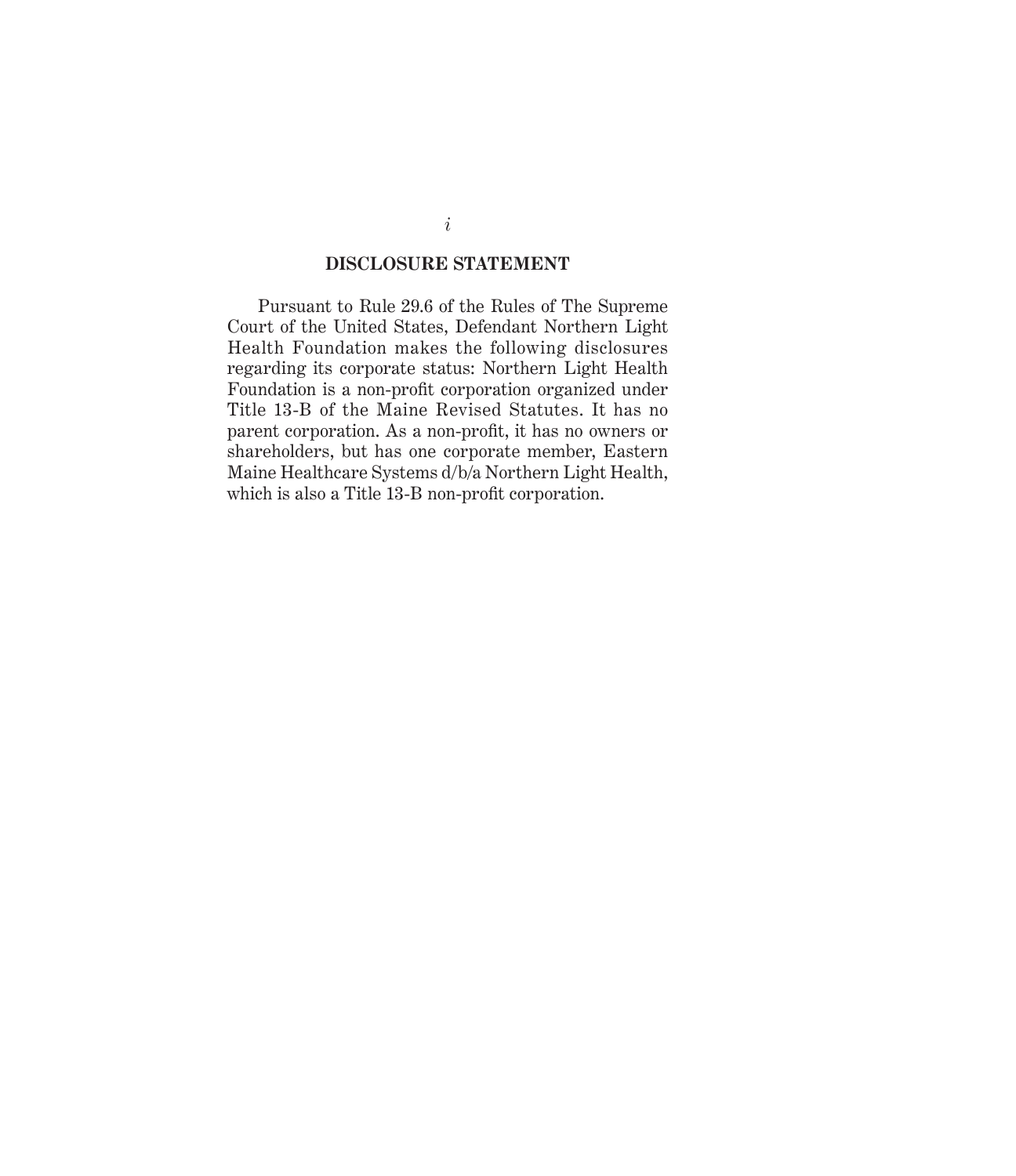# **TABLE OF CONTENTS**

| Page                                                                                                                                                                                                                    |
|-------------------------------------------------------------------------------------------------------------------------------------------------------------------------------------------------------------------------|
| DISCLOSURE STATEMENT                                                                                                                                                                                                    |
| TABLE OF CONTENTS ii                                                                                                                                                                                                    |
| TABLE OF AUTHORITIES iv                                                                                                                                                                                                 |
| CONSTITUTIONAL, STATUTORY AND<br>OTHER LEGAL PROVISIONS INVOLVED 1                                                                                                                                                      |
| STATEMENT OF THE CASE 2                                                                                                                                                                                                 |
| INTRODUCTION2<br>I.                                                                                                                                                                                                     |
| II. STATEMENT OF FACTS 2                                                                                                                                                                                                |
| SUMMARY OF THE ARGUMENT10                                                                                                                                                                                               |
| Standard of Review 10                                                                                                                                                                                                   |
| Questions One and Two Do Not Merit the<br>Court's Review $\dots\dots\dots\dots\dots\dots\dots\dots\dots\dots\dots11$                                                                                                    |
| Question Three Has Never Been Raised,<br>Is Moot, and No Preliminary Injunctive<br>Relief Would Have Been Appropriate Under<br>the Applicable Analysis $\dots \dots \dots \dots \dots \dots \dots \dots \dots \dots 12$ |
| ARGUMENT14                                                                                                                                                                                                              |

# *ii*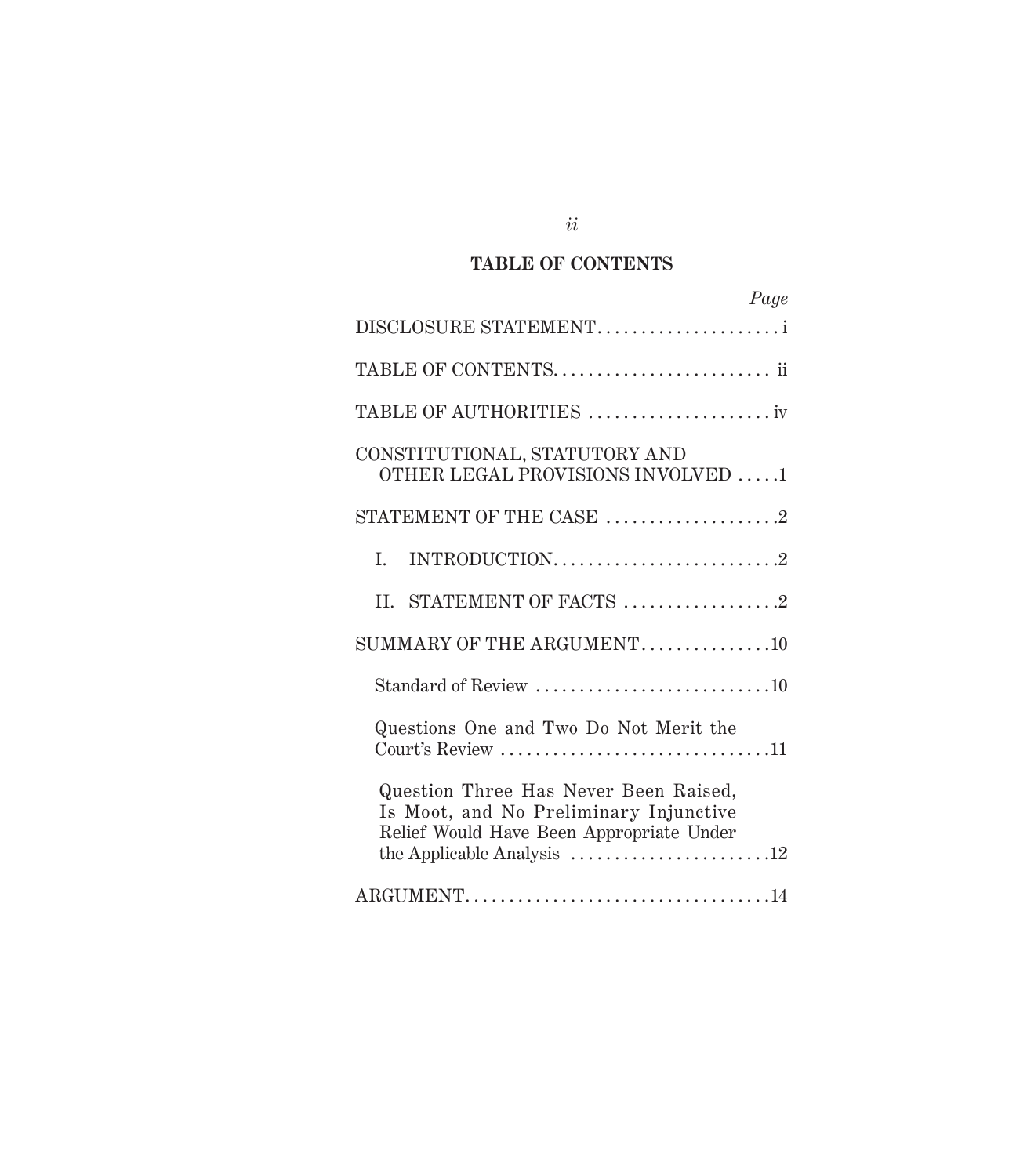# *Table of Contents*

| L. | TITLE VII DOES NOT PREEMPT THE<br>IMMUNIZATION REQUIREMENT<br>AND PETITIONERS ARE NOT<br>ENTITLED TO PRELIMINARY<br>INJUNCTIVE RELIEF14 |
|----|-----------------------------------------------------------------------------------------------------------------------------------------|
|    | A. There Is No Likelihood of Success on<br>the Merits of the Title VII Claims 16                                                        |
|    | B. Petitioners Have Not Been Irreparably<br>Harmed by Northern Light's<br>Compliance with the Final Rule 22                             |
|    | C. The Balance of the Hardships and<br>the Public Interest Warrant Denying<br>Injunctive Relief 24                                      |
|    |                                                                                                                                         |

# *iii*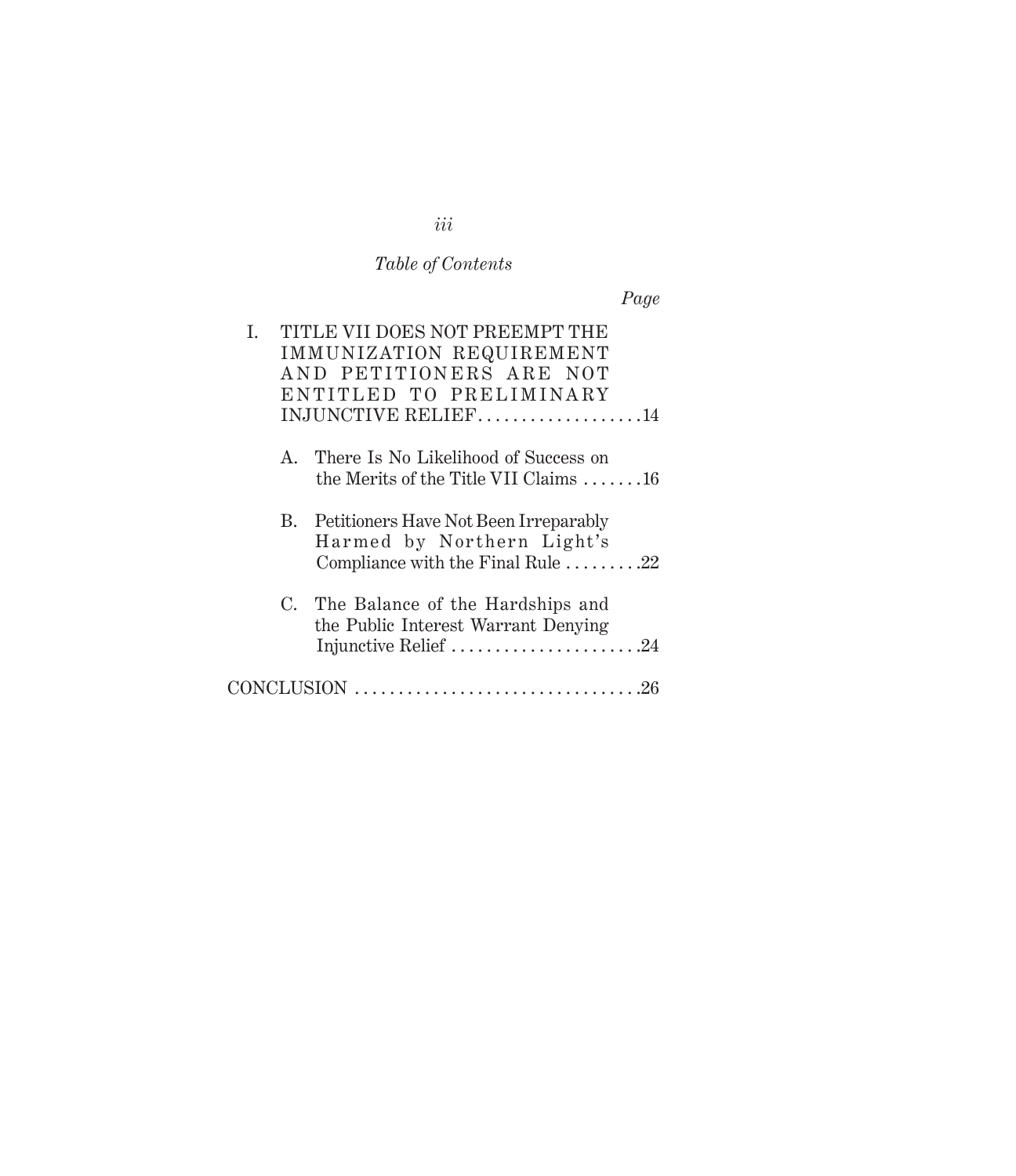# **TABLE OF CITED AUTHORITIES**

# **Cases**

| Akebia Therapeutics, Inc. v. Azar,                                                                     |
|--------------------------------------------------------------------------------------------------------|
| Arborjet, Inc. v. Rainbow Treecare Sci.<br>Advancements, Inc.,                                         |
| Armstrong v. Exceptional Child Ctr., Inc.,                                                             |
| Bayley's Campground, Inc. v. Mills,<br>463 F. Supp. 3d 22 (D. Me. 2020), aff'd,                        |
| Bhatia v. Chevron U.S.A., Inc.,                                                                        |
| California Federal Savings And Loan<br>Association v. Guerra,                                          |
| Cloutier v. Costco Wholesale Corp.,<br>390 F.3d 126 (1st Cir. 2004)19, 20, 21                          |
| $EEOC v. Oak-Rite Mfg. Corp.,$<br>No. IP99-1962-C-H/G, 2001 WL 1168156<br>(S.D. Ind. Aug. 27, 2001) 19 |

*iv*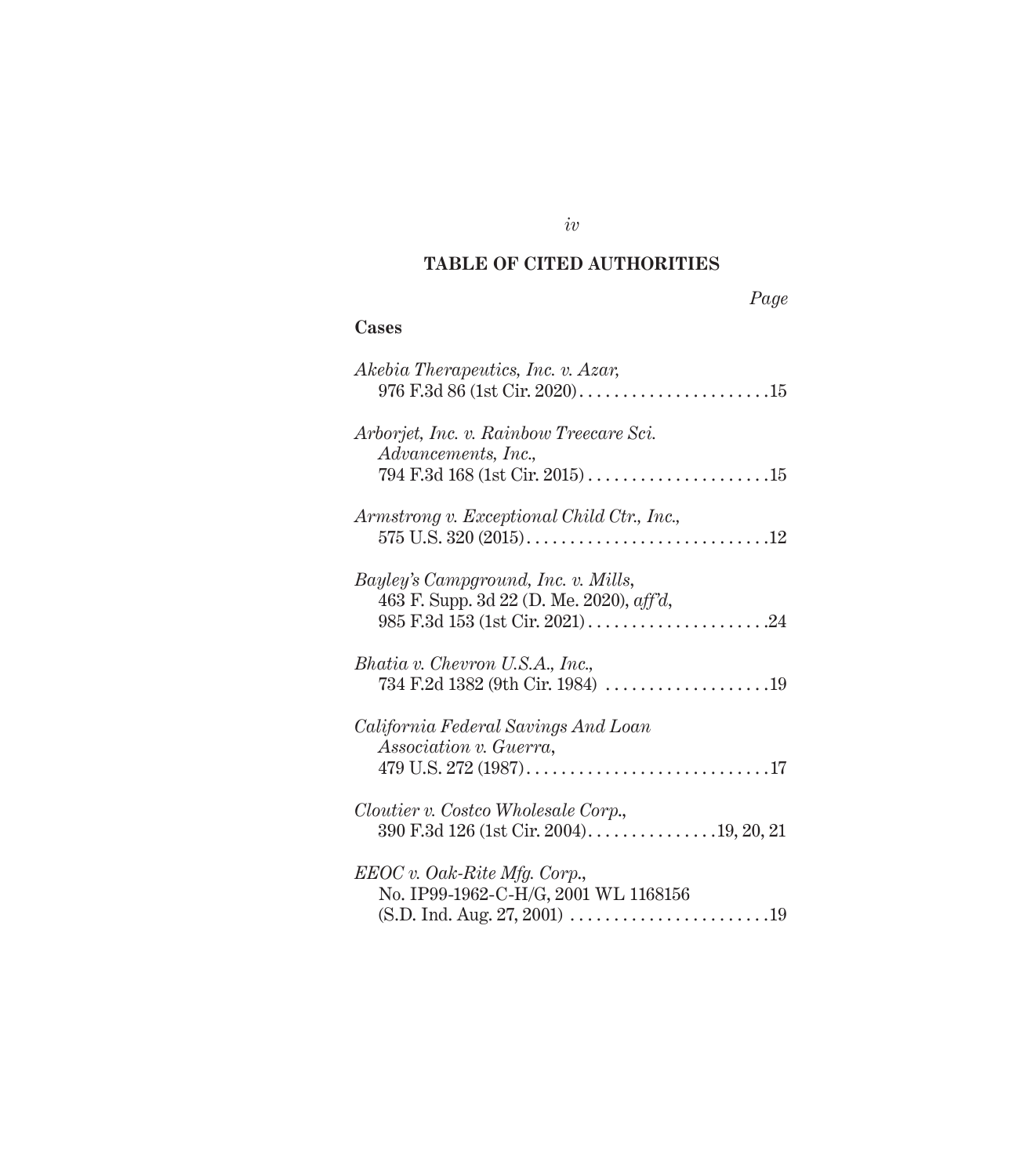# *Cited Authorities*

| Page                                                                                |
|-------------------------------------------------------------------------------------|
| Florida Lime & Avocado Growers, Inc. v. Paul,                                       |
| Frederique-Alexandre v. Dep't of Natural and<br>Envtl. Resources Puerto Rico,       |
| Kalsi v. New York City Transit Auth.,<br>62 F. Supp. 2d 745 (E.D.N.Y. 1998), aff'd, |
| Klassan v. Trustees of Indiana University,<br>No. 21-2326, 2021 WL 3281209          |
| Nieves-Marquez v. Puerto Rico,                                                      |
| Rio Grande Cmty. Health Ctr., Inc. v. Rullan,                                       |
| Ross-Simons of Warwick, Inc. v. Baccarat, Inc.,                                     |
| Ruckelshaus v. Monsanto Co.,                                                        |
| Sampson v. Murray,                                                                  |

*v*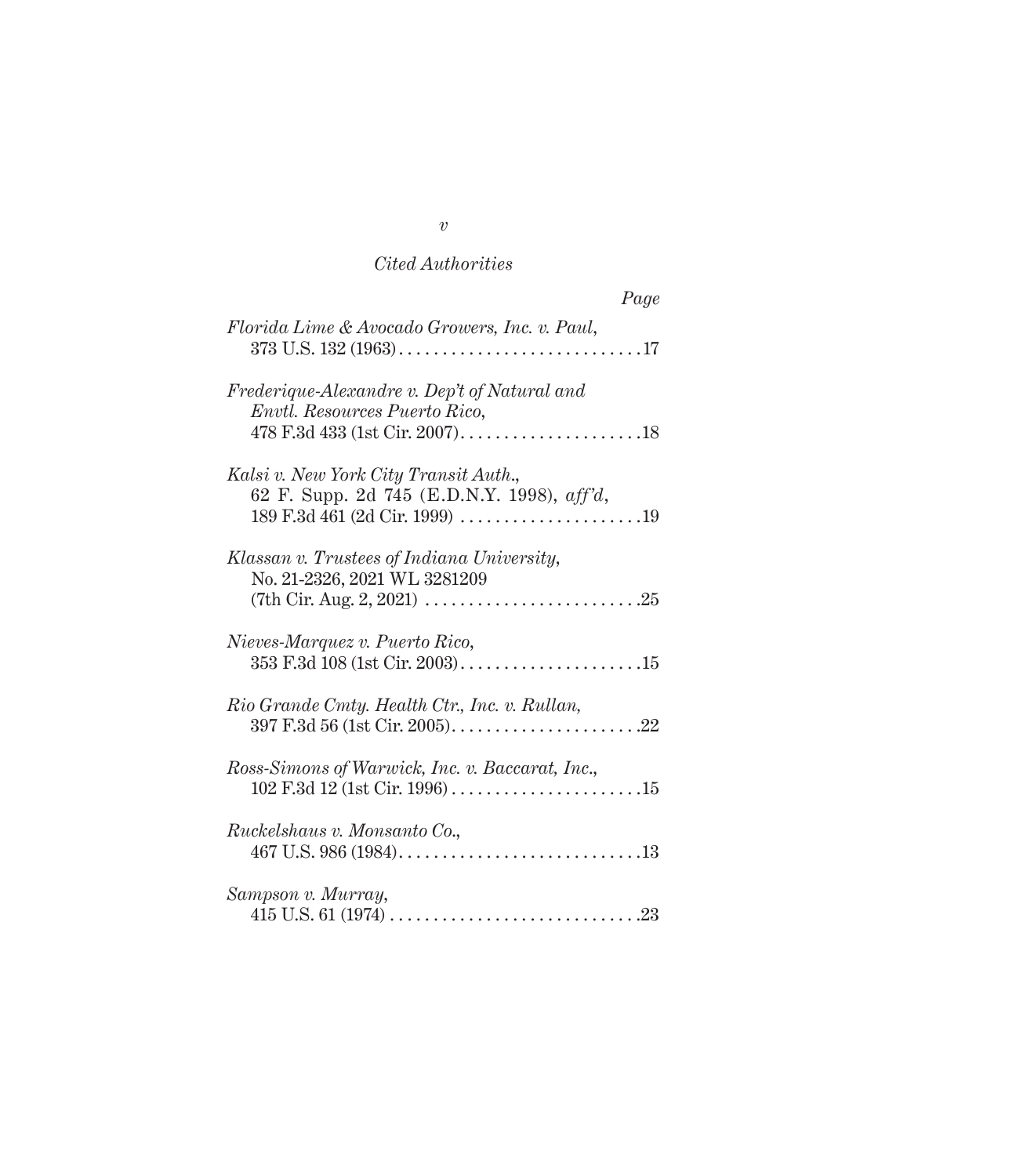# *Cited Authorities*

| Page                                                                                |
|-------------------------------------------------------------------------------------|
| Savage v. Gorski,                                                                   |
| Sutton v. Providence St. Joseph Med. Ctr.,                                          |
| Together Employees v.<br>Mass General Brigham Inc.,<br>No. 21-1909, 2021 WL 5368216 |
| Trahan v. Wayfair Maine, LLC,                                                       |
| Trans World Airlines, Inc. v. Hardison,                                             |
| We the Patriots USA, Inc. v. Hochul,                                                |
| Winter v.<br>Natural Resources Defense Council, Inc.,                               |
| <b>Statutes &amp; Other Authorities</b>                                             |
|                                                                                     |
|                                                                                     |

*vi*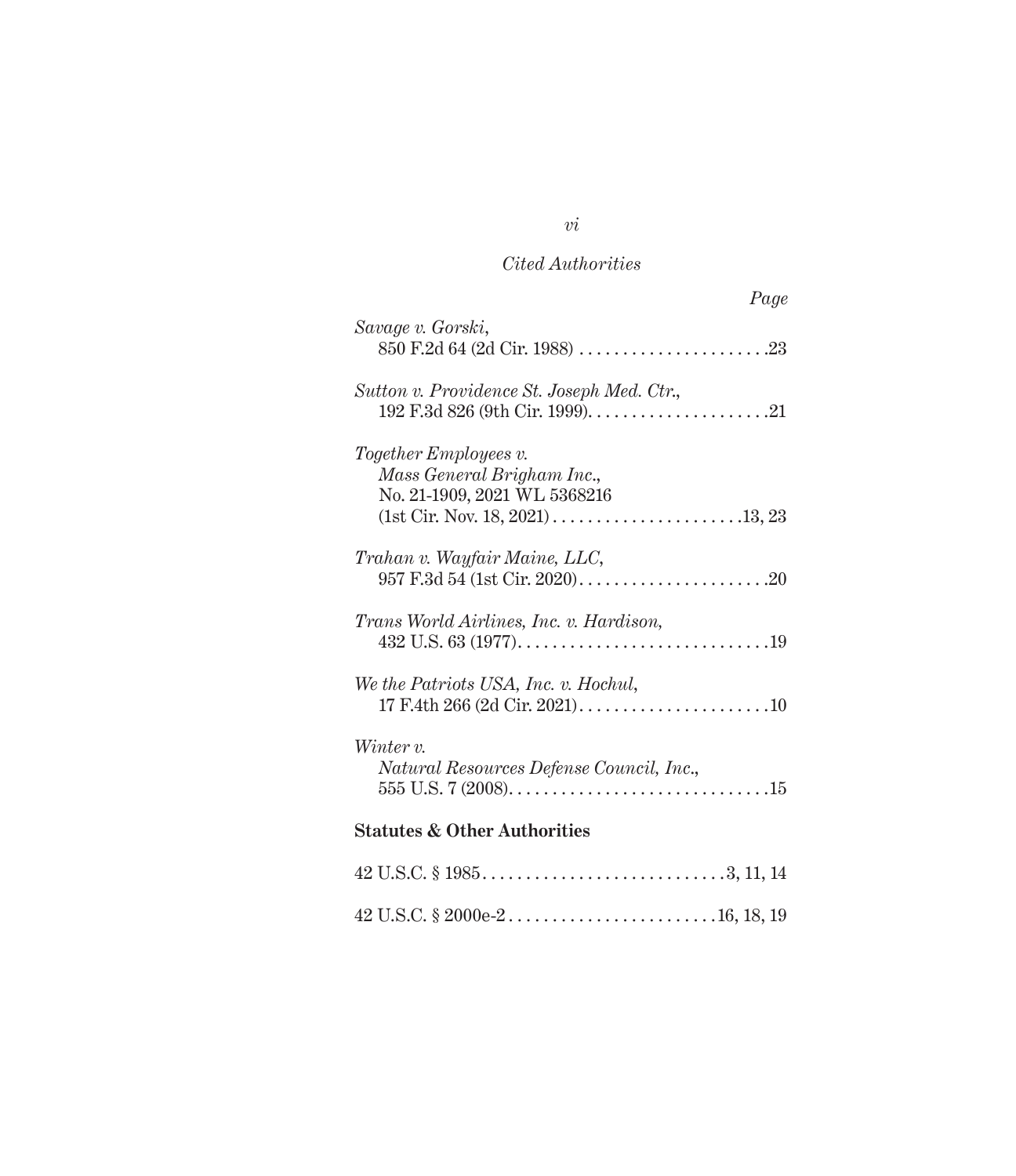## *Cited Authorities*

| Page                                                                                                                                                                                                                                             |
|--------------------------------------------------------------------------------------------------------------------------------------------------------------------------------------------------------------------------------------------------|
|                                                                                                                                                                                                                                                  |
|                                                                                                                                                                                                                                                  |
|                                                                                                                                                                                                                                                  |
|                                                                                                                                                                                                                                                  |
|                                                                                                                                                                                                                                                  |
|                                                                                                                                                                                                                                                  |
| ME. REV. STAT. ANN. tit. 22 § 802(4-B) 2, 3, 6, 7                                                                                                                                                                                                |
|                                                                                                                                                                                                                                                  |
|                                                                                                                                                                                                                                                  |
|                                                                                                                                                                                                                                                  |
|                                                                                                                                                                                                                                                  |
| Health Care Worker Vaccination FAQS, MAINE.Gov<br>(last updated Nov. 10, 2021) $\ldots \ldots \ldots \ldots \ldots 8, 9, 21, 24$                                                                                                                 |
| Hearing on LD 798, An Act to Protect Maine Children<br>and Students from Preventable Diseases by<br>Repealing Certain Exemptions from the Laws<br><i>Governing Immunization requirements Before</i><br>the J. Standing Comm. on Educ. & Cultural |

*vii*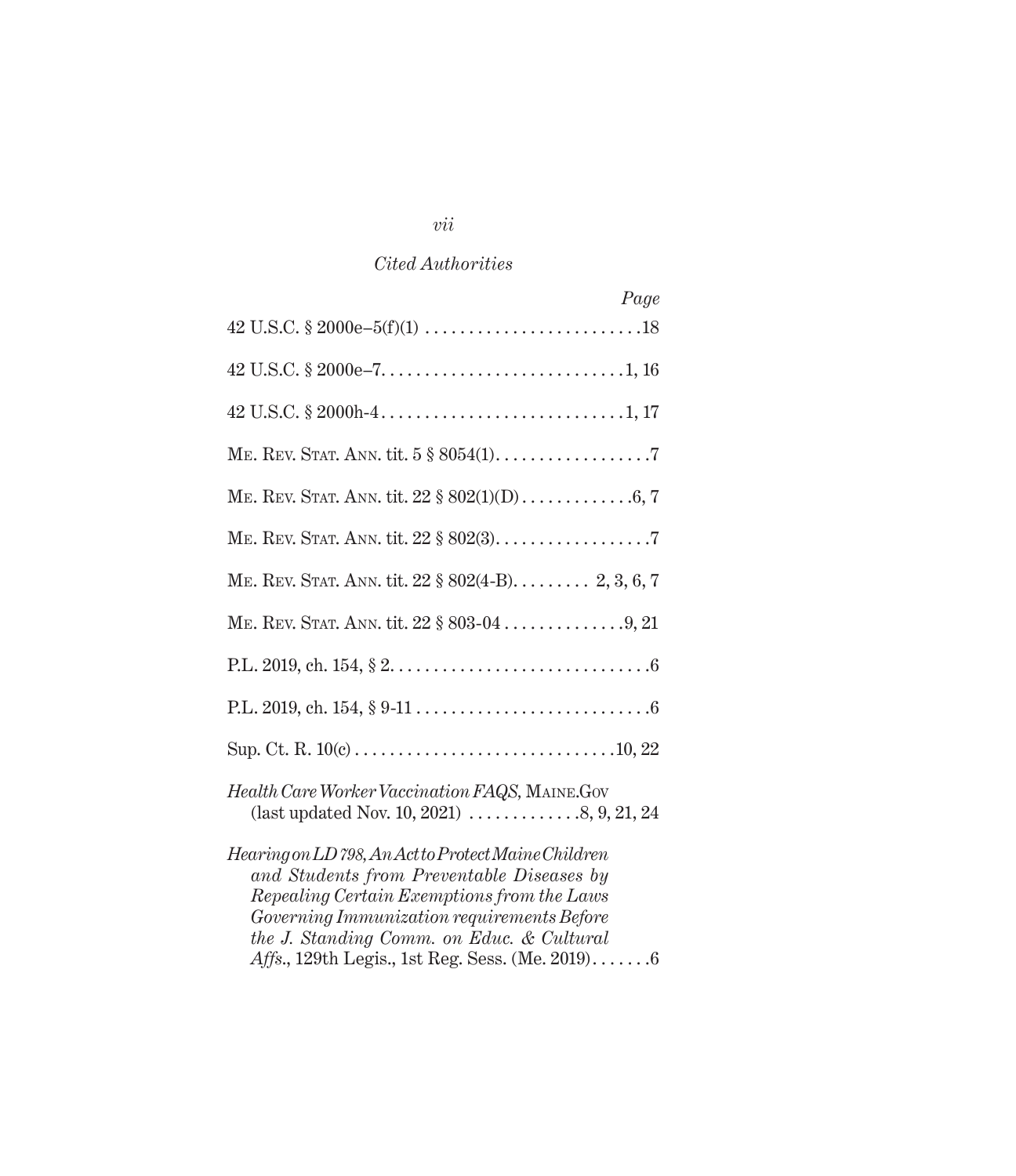# *viii*

# *Cited Authorities*

*Page*

| Mills Administration Provides More Time for Health |  |
|----------------------------------------------------|--|
| Care Workers to Meet COVID-19 Vaccination          |  |
|                                                    |  |

*Mills Administration Requires Health Care Workers To Be Fully Vaccinated Against COVID-19 By October 1, MAINE.GOV (Aug. 12, 2021).* . . . . . . . . . *2*4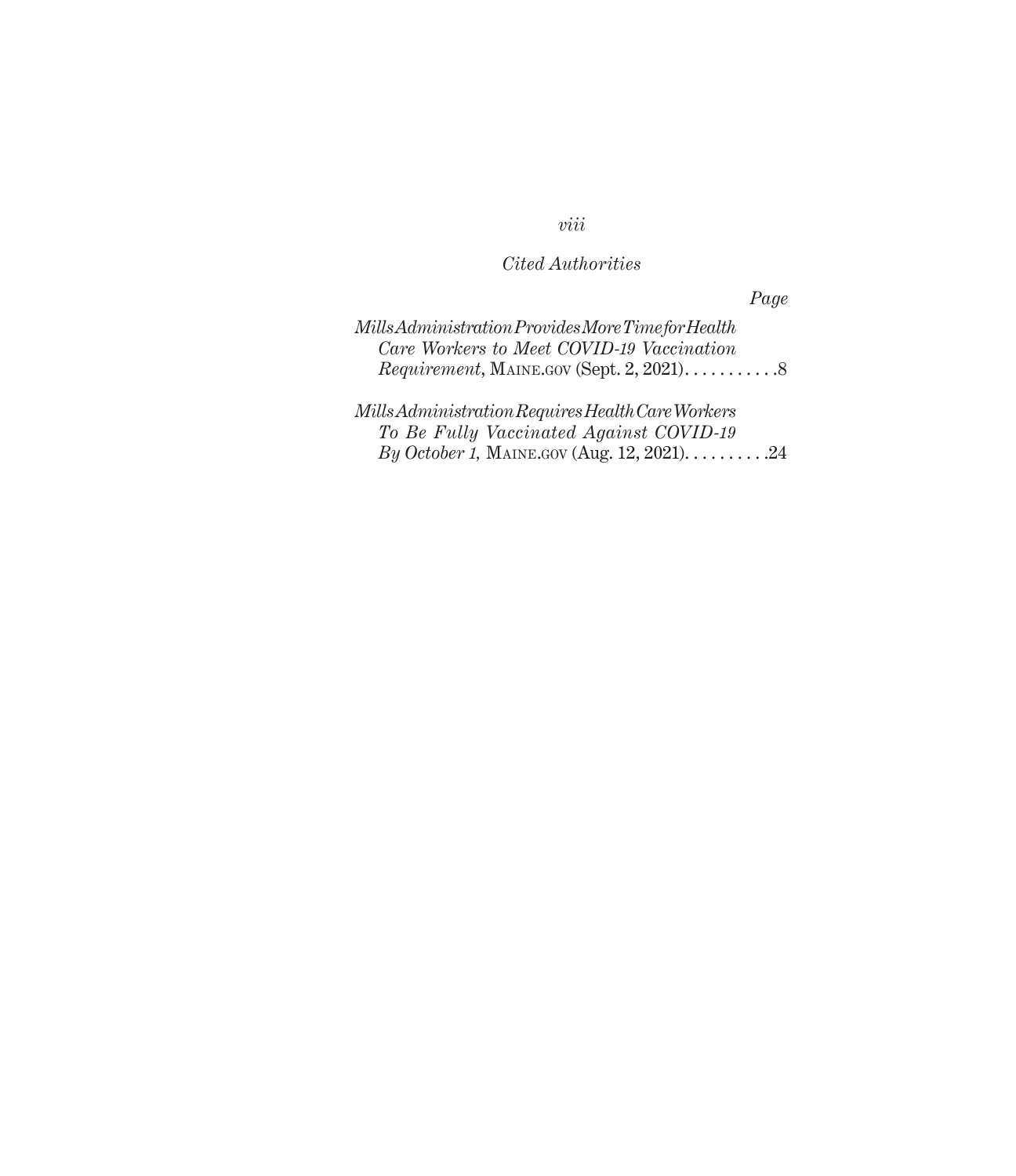### **CONSTITUTIONAL, STATUTORY AND OTHER LEGAL PROVISIONS INVOLVED**

In addition to the laws set forth in Petitioners' Petition for Writ of Certiorari (the "Petition") at pages 1-2, the following statutes and state laws are implicated by the Petition:

**Title VII, Section 708**: "Nothing in this title shall be deemed to exempt or relieve any person from any liability, duty, penalty, or punishment provided by any present or future law of any State or political subdivision of a State, other than any such law which purports to require or permit the doing of any act which would be an unlawful employment practice under this title." 42 U.S.C. § 2000e–7.

**Title XI, Section 1104**: "Nothing contained in any title of this Act shall be construed as indicating an intent on the part of Congress to occupy the field in which any such title operates to the exclusion of State laws on the same subject matter, nor shall any provision of this Act be construed as invalidating any provision of State law unless such provision is inconsistent with any of the purposes of this Act, or any provision thereof." 42 U.S.C. § 2000h-4.

**Maine Statute Regarding Public Health and Control of Notifiable Diseases and Conditions**: "**Exemptions to immunization.** Employees are exempt from immunization otherwise required by this subchapter or by rules adopted by the department pursuant to this section under the following circumstances.

A. A medical exemption is available to an employee who provides a written statement from a licensed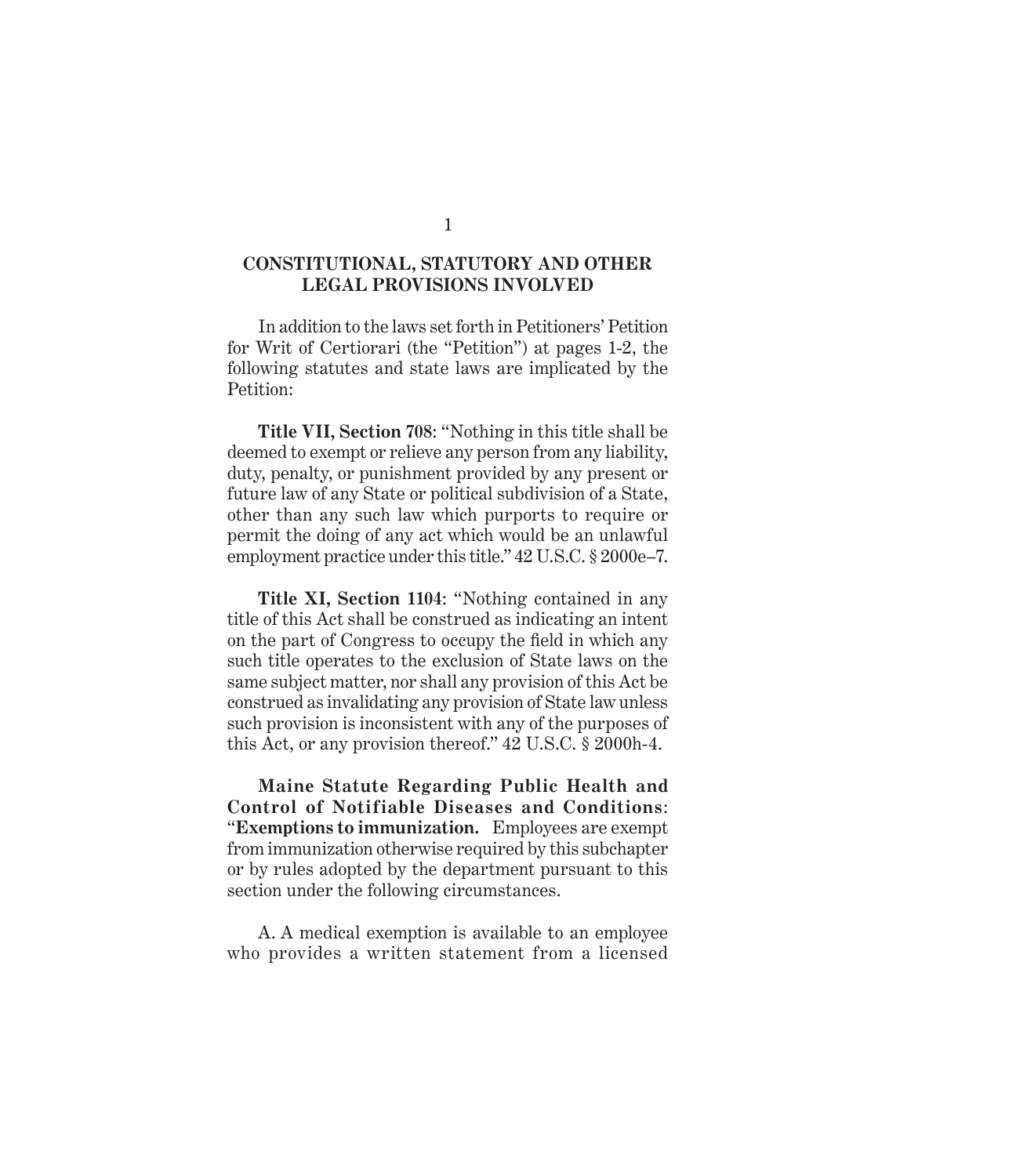physician, nurse practitioner or physician assistant that, in the physician's, nurse practitioner's or physician assistant's professional judgment, immunization against one or more diseases may be medically inadvisable.

B. (PL 2019, c. 154, §9 (RP.)

C. An exemption is available to an individual who declines hepatitis B vaccine, as provided for by the relevant law and regulations of the federal Department of Labor, Occupational Health and Safety Administration." ME. REV. STAT. ANN. TIT. 22, § 802(4-B) (Supp. 2021).

**Maine's Emergency Rule**: Please see the State Defendants' Appendix to their Brief in Opposition to Petitioners' Petition at 2a-15a.

**Maine's Final Rule**: Please see the State Defendants' Appendix to their Brief in Opposition to Petitioners' Petition at 16a-28a.

#### **STATEMENT OF THE CASE**

#### **I. INTRODUCTION**

When faced with the global pandemic of the novel coronavirus of 2019 ("COVID-19"), which has infected at least 48,000,000 people, resulted in over 776,000 deaths in the United States and continues to mutate and produce dangerous new variants, the Maine Department of Health and Human Services ("DHHS") took steps to safeguard public health and updated its existing rule on Immunization Requirements for Healthcare Workers in August 2021 to add the COVID-19 vaccine to the list of required vaccines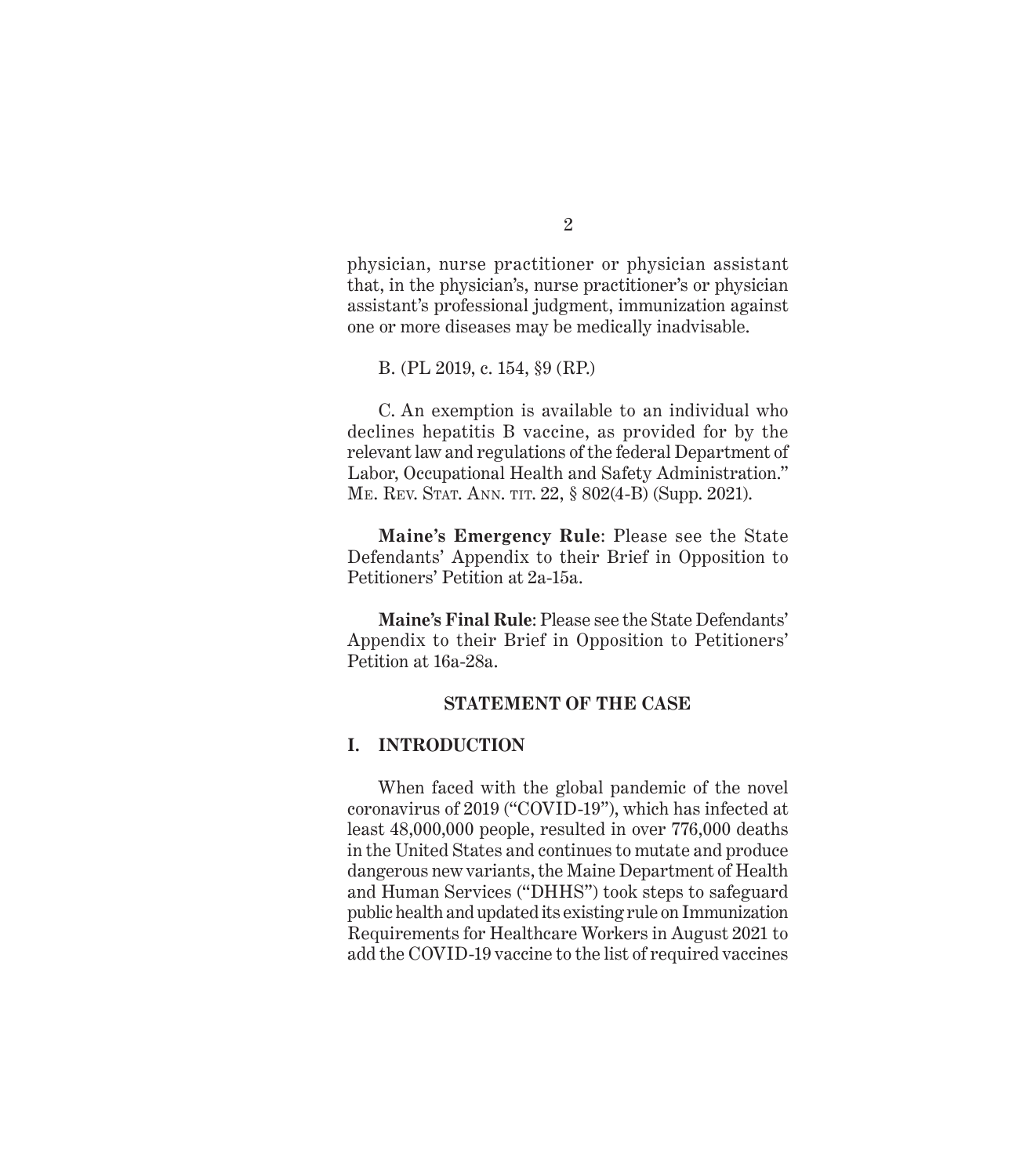for such workers. DHHS added the COVID-19 vaccine to the rule **after** previously recognized exemptions to immunization for religious **and** philosophical beliefs were removed from the rule as a consequence of the enactment of a related statute in 2019. *See* Me. Rev. Stat. Ann. tit. 22 § 802(4-B) (Supp. 2021). Accordingly, the only exemption from immunization for all required vaccines, including COVID-19, available to healthcare workers is a medical exemption. Petitioners – all employee healthcare workers except for one dental provider – object to receiving the COVID-19 vaccine based on their alleged religious beliefs against abortion and concerns about the use of fetal cell line material in the vaccine and/or its development. Petitioners allege causes of action under the Free Exercise Clause and the Equal Protection Clause against the State Defendants, violations of Title VII against the Provider Defendants and causes of action under the Supremacy Clause and 42 U.S.C. § 1985 against all Defendants.

Because the COVID-19 immunization rule has been upheld by the First Circuit Court of Appeals (the "First Circuit") and the District Court of Maine (the "District Court") and the deadline for immunization passed effective October 29, 2021, the Provider Defendants, including Northern Light Health Foundation ("Northern Light"), have implemented the immunization rule's requirements. Recently, in a filing before the District Court, Petitioners confirmed that all employee Petitioners have been terminated by the Provider Defendants and that the one employer Petitioner – John Doe 1 – is no longer covered by the immunization rule. Even though the immunization law has taken effect and the alleged damage Petitioners sought to prevent through a preliminary injunction – loss of the employee Petitioners' employment – has occurred,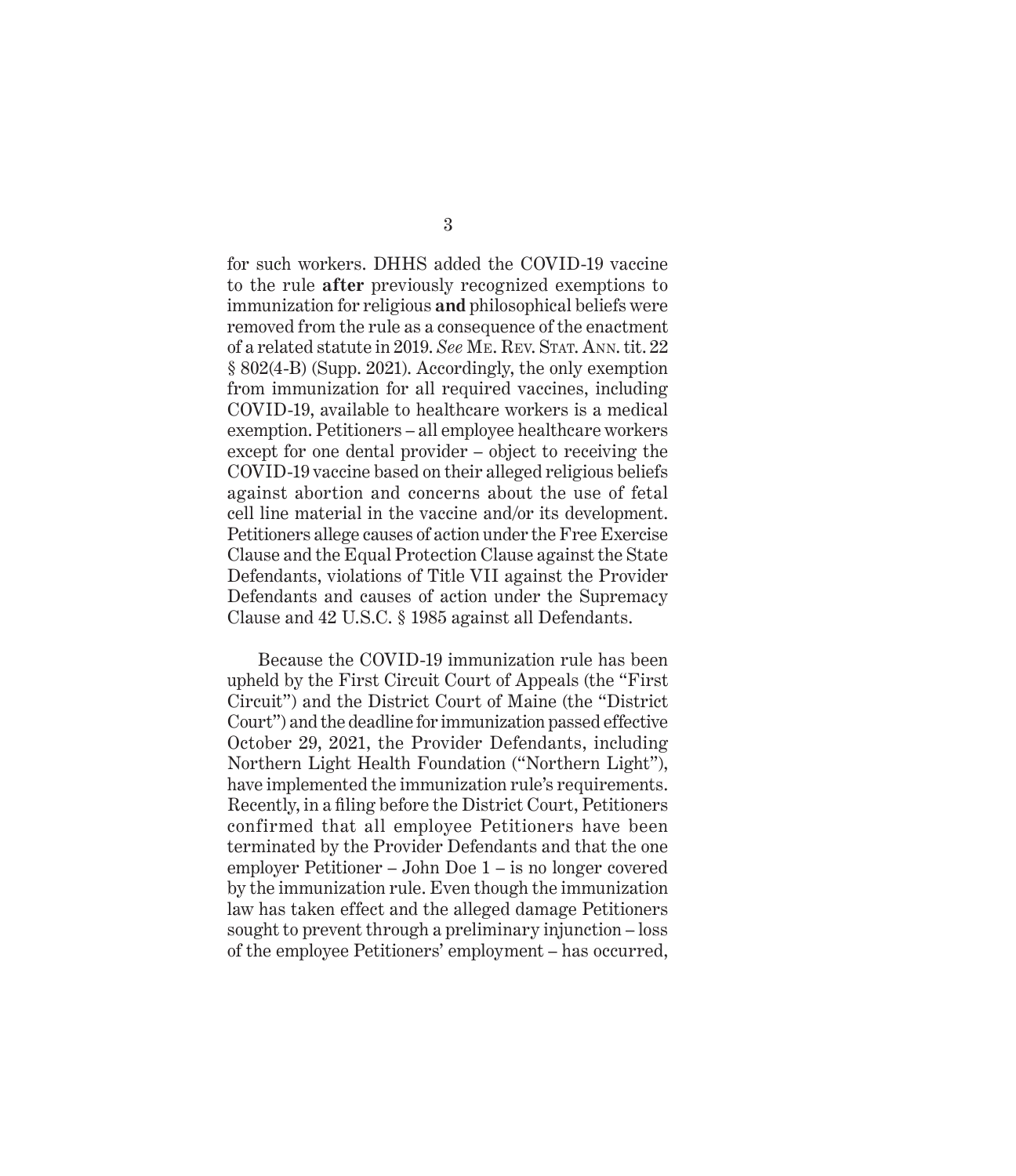Petitioners continue to seek a preliminary injunction to enjoin the law. Petitioners' request for such relief is now moot. Given this new information and for the reasons set forth in the First Circuit's decision summarized below, Northern Light urges the Court to deny the Petition.

On October 19, 2021, the First Circuit affirmed the District Court's decision denying Petitioners' request for a preliminary injunction. (Pet. App. B, Opinion on Appeal (the "Opinion"); *see* Pet. App. C, Order on Pls.' Mot. for Prelim. Inj. (the "Order").) Noting that "health care facilities are uniquely susceptible to outbreaks of infectious diseases like COVID-19 because medical diagnosis and treatment often requires close contact between providers and patients (who often are medically vulnerable)," the First Circuit confirmed there was no likelihood of success on the merits of Petitioners' claims because: (1) the immunization rule is facially neutral, was not designed to and does not single out religious objections to immunization, and does not permit secular conduct that undermines the State's asserted interest in protecting health and safety thereby survived rational basis review; (2) even if strict scrutiny applied, the immunization rule was narrowly tailored to promote the State's interest in "protecting public health against a deadly virus" and is the least restrictive means of doing so; (3) there was no Supremacy Clause violation where the Provider Defendants "merely dispute that Title VII requires them to offer [Petitioners] the religious exemptions they seek;" (4) "hospitals need not provide the exemption [Petitioners] request [under Title VII] because doing so would cause them to suffer undue hardship;" and (5) Petitioners did not plead adequate facts to establish the alleged Section 1985 conspiracy. (Pet. App. at 19a, 25a-42a (internal citations omitted).)

4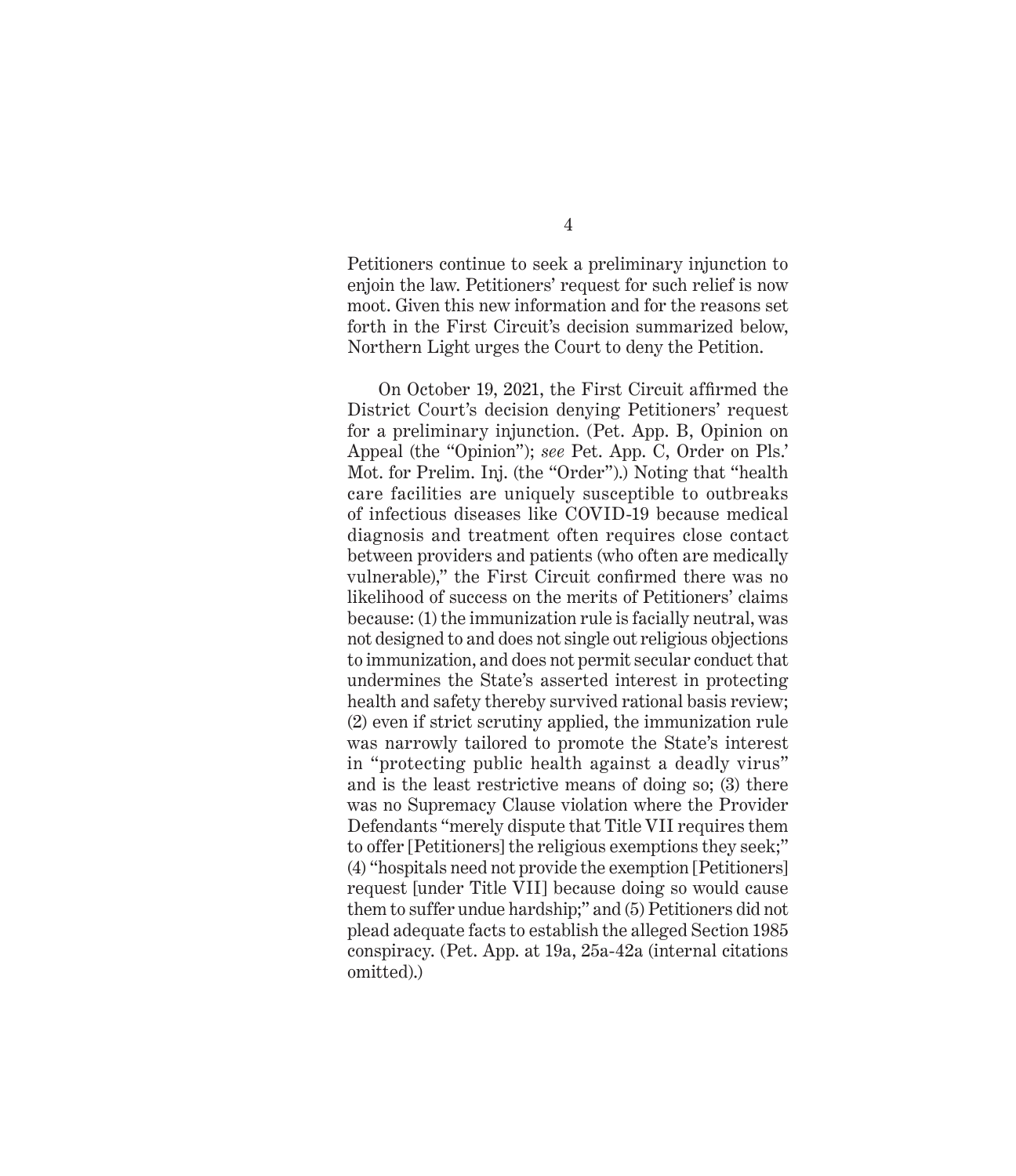The First Circuit further concluded that there was no irreparable injury justifying a preliminary injunction or any pre-termination relief because "loss of employment 'does not usually constitute irreparable injury'" except in very extreme circumstances not present in this case. (*Id*. at 40a-41a.) Finally, the First Circuit affirmed that the balancing of the equities tipped in the State Defendants' favor as "Maine's interest in safeguarding its citizens is paramount." (*Id*. at 42a-43a.) Notably, the First Circuit distinguished each of the cases Petitioners continue to rely on to support their position. (*Id*. at 34a-38a.) For all of the reasons articulated in the Opinion, this Court should deny the Petition.

#### **II. STATEMENT OF FACTS**

The background set forth in the First Circuit's Opinion and the District Court's Order (Pet. App. at 14a-24a, 54a-63a) provides an accurate recitation of the facts. The only new developments since the Opinion are that the challenged rule has been finalized and is now permanent, all employee Petitioners have been terminated from the Provider Defendants employ (other than Jane Doe 6 as explained below), and John Doe 1 – the sole employer Petitioner – is no longer subject to the challenged law. For the Court's convenience, Northern Light offers the following brief factual background.

Maine has a long history of requiring healthcare workers at Designated Healthcare Facilities<sup>1</sup> to be

<sup>1.</sup> The term "Designated Healthcare Facility" is defined in the rules to include "a licensed nursing facility, residential care facility, Intermediate Care Facility for Individuals with Intellectual Disabilities . . ., multi-level healthcare facility, hospital,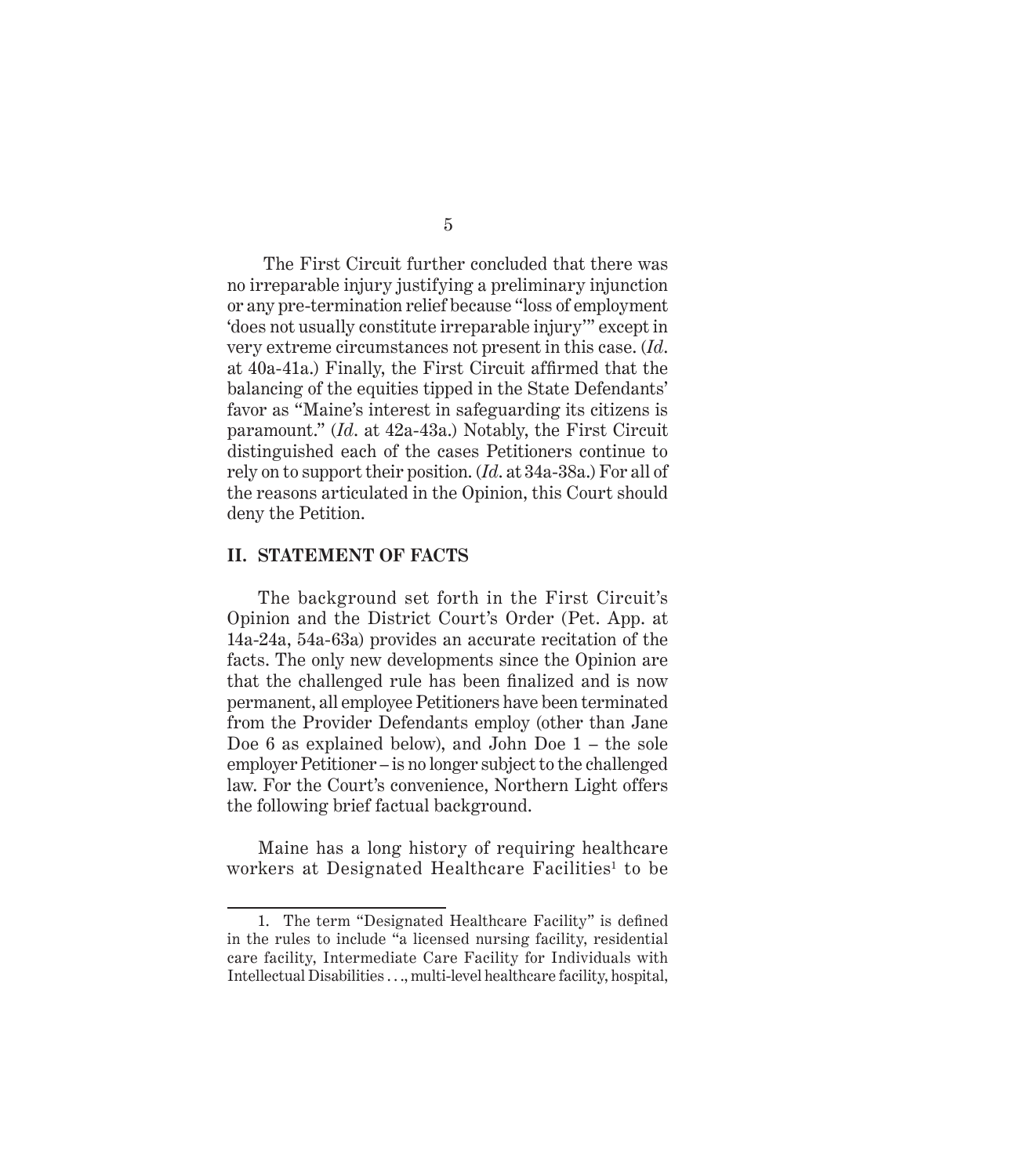vaccinated against infectious diseases subject to limited exemptions. (*See* Pet. App. at 14a-16a, 60a-63a.) Contrary to Petitioners' repeated and knowingly false refrain, Maine did **not** eliminate the religious exemption to mandatory vaccine requirements for certain healthcare workers in conjunction with its directive that these workers be vaccinated against COVID-19. (*See* Pet. at 2, 8-9; Pet. App. at 15a (correcting Petitioners' inaccurate statements).) Rather, in response to declining vaccination rates in the State of Maine, the Maine Legislature amended the healthcare immunization law in 2019, before the pandemic, to remove previously recognized religious **and** philosophical exemptions.<sup>2</sup> *See* P.L. 2019, ch. 154, §§ 2, 9-11 (varying effective dates); ME. REV. STAT. ANN. tit. 22 § 802(4-B).<sup>3</sup> As a result, the only remaining exemption to immunization for healthcare workers is a medical

or home health agency subject to licensure by the State of Maine, Department of Health and Human Services Division of Licensing and Certification."  $10-144-264$  ME. Code R.  $\S1(D)$  (eff. Nov. 10, 2021).

<sup>2.</sup> The sponsor for the bill amending the healthcare immunization rule stated it was being implemented to protect the immunocompromised "who will never achieve the immunities needed to protect them and [who] rely on their neighbors' vaccinations." *Hearing on LD 798, An Act to Protect Maine Children and Students from Preventable Diseases by Repealing Certain Exemptions from the Laws Governing Immunization requirements Before the J. Standing Comm. on Educ. & Cultural Affs*., 129th Legis., 1st Reg. Sess. (Me. 2019) (statement of Rep. Tipping).

<sup>3.</sup> The other vaccines covered by the Final Rule and related statute required of healthcare workers subject only to a medical exemption include: rubeola (measles), mumps, rubella (German measles), varicella (chicken pox), hepatitis B and influenza.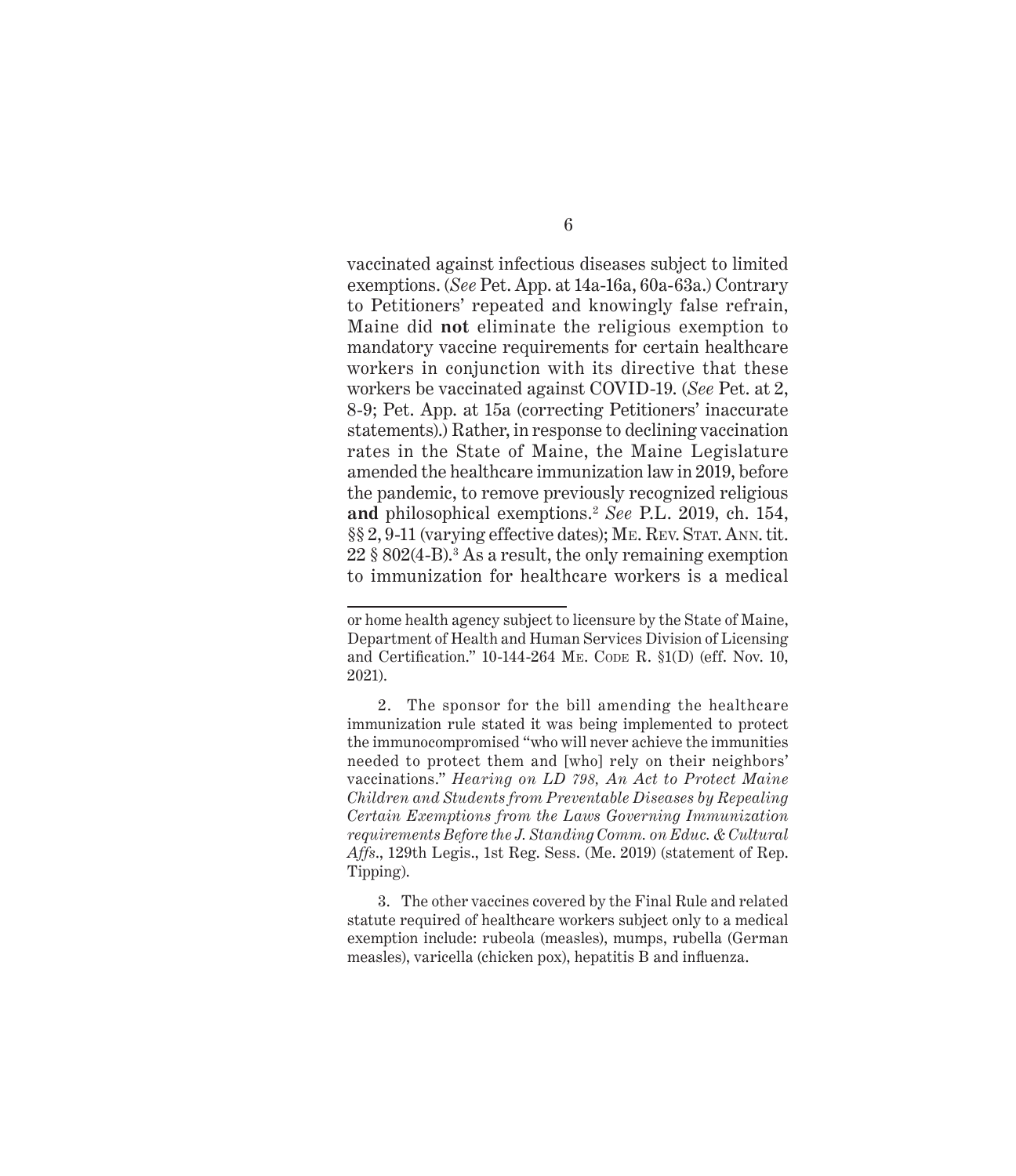exemption for individuals for whom immunization would be medically inadvisable and for whose protection the non-medical exemptions were removed. ME. REV. STAT. Ann. tit. 22 § 802(4-B).

In March 2020, Maine voters rejected a peoples' veto referendum, thereby endorsing the Maine Legislature's decision to eliminate non-medical exemptions from immunization for healthcare workers at Designated Healthcare Facilities. On April 14, 2021, following the referendum and consistent with the directive from the Maine Legislature, DHHS formally amended its existing Immunization Requirements for Healthcare Workers rule to remove the religious and philosophical exemptions from its text. (*See* 10-144-264 Me. Code R. (eff. Apr. 14, 2021).) Then, due to the growing COVID-19 crisis in the United States and Maine, on August 12, 2021, DHHS issued an emergency rule further amending the Immunization Requirements for Healthcare Workers rule to add the COVID-19 vaccine to the list of mandated vaccines for healthcare workers (the "Emergency Rule").<sup>4</sup> (10-144-264 ME. CODE R. (eff. Aug. 12, 2021).) The Emergency Rule required employees of Designated Healthcare Facilities to receive their final dose of the COVID-19 vaccine on or before September 17, 2021. *Id*. at §§ 1(E)-(F), 2, 5, 7. On or about September 2, 2021, Governor Janet Mills announced that DHHS would not begin enforcing the Emergency

<sup>4.</sup> DHHS has the authority to issue emergency rules as part of its authority to "[e]stablish procedures for the control, detection, prevention . . . of communicable . . . diseases, including public immunization  $\ldots$  programs." ME. REV. STAT. ANN. tit. 22 § 802(1)(D), (3) ("[t]he department shall adopt rules to carry out its duties as specified in this chapter"); ME. REV. STAT. ANN., tit. 5 § 8054(1) (2011).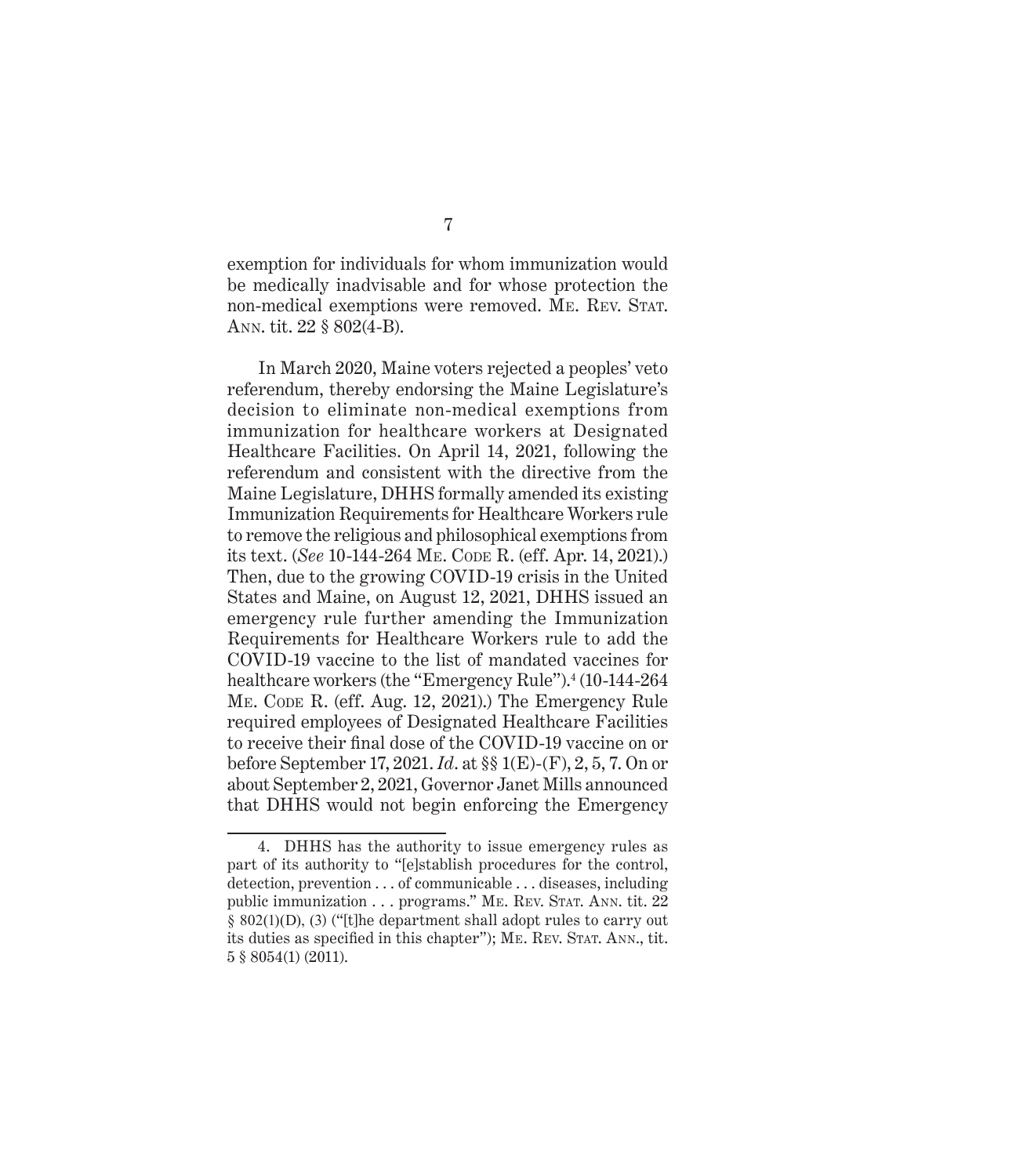Rule until October 29, 2021 so healthcare workers would have additional time to come into compliance. *See Mills Administration Provides More Time for Health Care Workers to Meet COVID-19 Vaccination Requirement*, Maine.gov (Sept. 2, 2021), https://www.maine.gov/ governor/mills/news/mills-administration-provides-moretime-health-care-workers-meet-covid-19-vaccination.

Because the Emergency Rule could only be in effect for ninety (90) days, DHHS proposed certain permanent amendments to the Immunization Requirements for Healthcare Workers rule subject to a routine notice and comment period. On November 10, 2021, DHHS issued a final revised Immunization Requirements for Healthcare Workers rule (the "Final Rule"), which superseded the Emergency Rule. 10-144-264 ME. CODE R. (eff. Nov. 10, 2021). The Final Rule mirrors the Emergency Rule except that it includes a narrower definition of "employee" and removes the COVID-19 vaccination requirement for Emergency Medical Services and dental practices.5 *See Health Care Worker Vaccination FAQS,* Maine.Gov (last updated Nov. 10, 2021) at FAQs 1, 3 and 4, https:// www.maine.gov/covid19/vaccines/public-faq/health-careworker-vaccination.

Northern Light operates one or more Designated Healthcare Facilities, licensed and regulated by DHHS.<sup>6</sup>

<sup>5.</sup> Emergency Medical Services are covered by the Bureau of Emergency Medical Services' COVID-19 vaccination rule and dental practices may be subject to other federal COVID-19 vaccination rules depending on their size.

<sup>6.</sup> Only a fraction of Maine's healthcare facilities – broadly defined – constitute Designated Healthcare Facilities. In fact,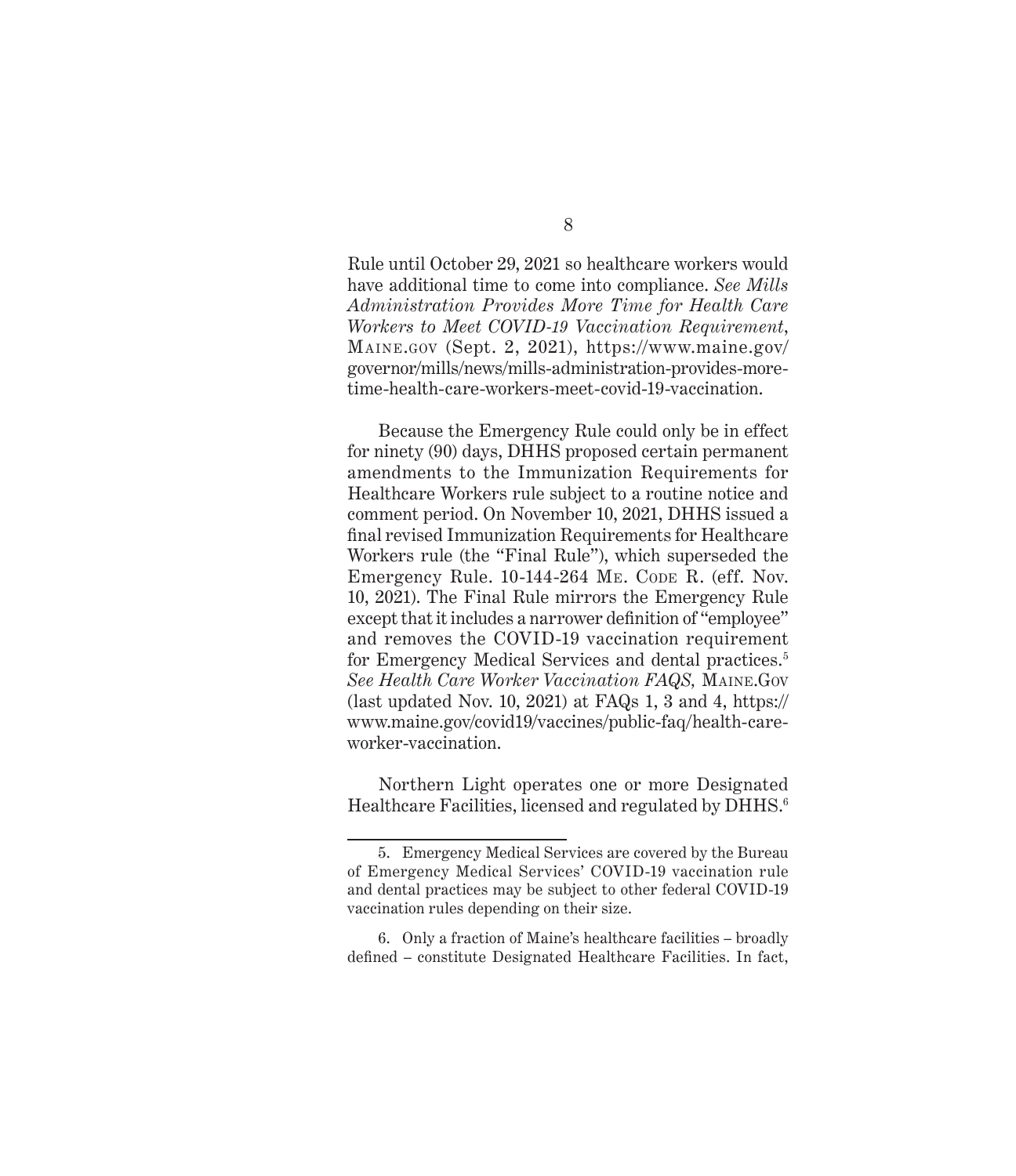(*See* Decl. of Paul Bolin ¶3, ECF No. 51-2.) As a condition of its licensure, Northern Light is required to ensure that employees who are physically present in the workplace are fully vaccinated for COVID-19 subject to the medical exemption. If Northern Light does not follow the Final Rule, it would not be in compliance with state law and subject to severe consequences, including being enjoined from continuing to permit employees to work absent proof of vaccination or exemption, civil fines, penalties and loss of licensure. ME. REV. STAT. ANN. tit. 22 §§ 803-04. Stated otherwise, Northern Light has no discretion with respect to compliance with the Final Rule, no power to abrogate such rule and must comply with it.<sup>7</sup> Accordingly, Northern Light implemented mandatory COVID-19 vaccination policies consistent with the Final Rule and the State's deadline for vaccination. Petitioners' counsel has represented that all employee Petitioners have been terminated due to the Final Rule.<sup>8</sup> (Pet'rs' Reply in Supp. of Mot. to Expedite Consideration of the Pet. for Writ of Cert. at 4 (Nov. 24, 2021).)

there are many healthcare facilities in the State of Maine which do not meet this definition. *See Health Care Worker Vaccination FAQS* at FAQ 1 (listing the types of healthcare facilities that are covered by and excluded from the Final Rule).

<sup>7.</sup> This observation is not intended to suggest that Northern Light believes the Final Rule (or the Emergency Rule) is in any way improper. Rather, it is simply an observation that whether the Final Rule is constitutionally sound or not, private persons subject to the jurisdiction of the State are bound to comply with state laws unless and until they are rescinded, repealed, or otherwise invalidated.

<sup>8.</sup> Because Petitioners have remained anonymous, Northern Light does not know if the employees it terminated for failure to comply with the COVID-19 immunization requirement actually included any of the Petitioners.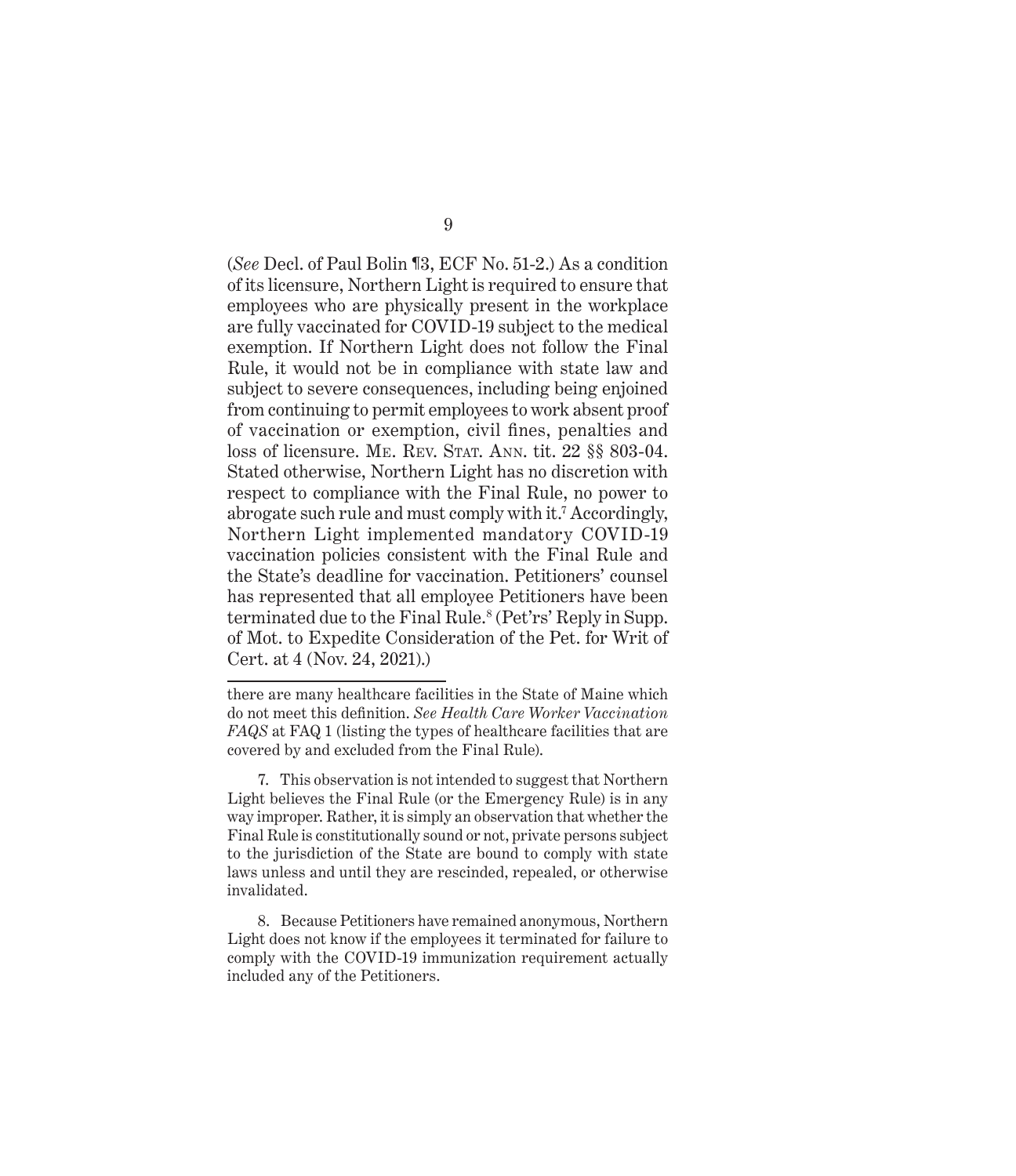### **SUMMARY OF THE ARGUMENT**

#### **Standard of Review**

Petitioners request the Court's review of this case asserting that it presents "an important question of federal law that has not been, but should be, settled by this Court . . . ." Sup. Ct. R. 10(c). As set forth below, the Questions are not novel but rather legal issues that have been settled by decisions in various federal courts relying on this Court's precedent. Notably, shortly after the Opinion issued, the Second Circuit echoed the First Circuit's analysis – again citing to this Court's precedent – when faced with similar constitutional and Title VII claims by healthcare workers in New York.9 *See We the Patriots USA, Inc. v. Hochul*, 17 F.4th 266 (2d Cir. 2021). Accordingly, the Petition does not present "important question[s] of federal law" worthy of the Court's review and should be denied.

Further, consistent with Northern Light's obligation under Rule 15(2) of this Court's rules to address "any perceived misstatement of fact or law in the petition," it hereby brings to the Court's attention certain inaccuracies in the Questions.

In both the first and second Questions, Petitioners assert that the state law at issue is the "governor's order" when in fact the state law is a Final Rule –

<sup>9.</sup> Notably, Petitioners continue to cite to the decision in the Northern District of New York to support their arguments but that decision is superseded by a Second Circuit decision that is not in their favor – something that Petitioners relegate to a footnote in the Petition. (Pet. at 28-29, n.2.)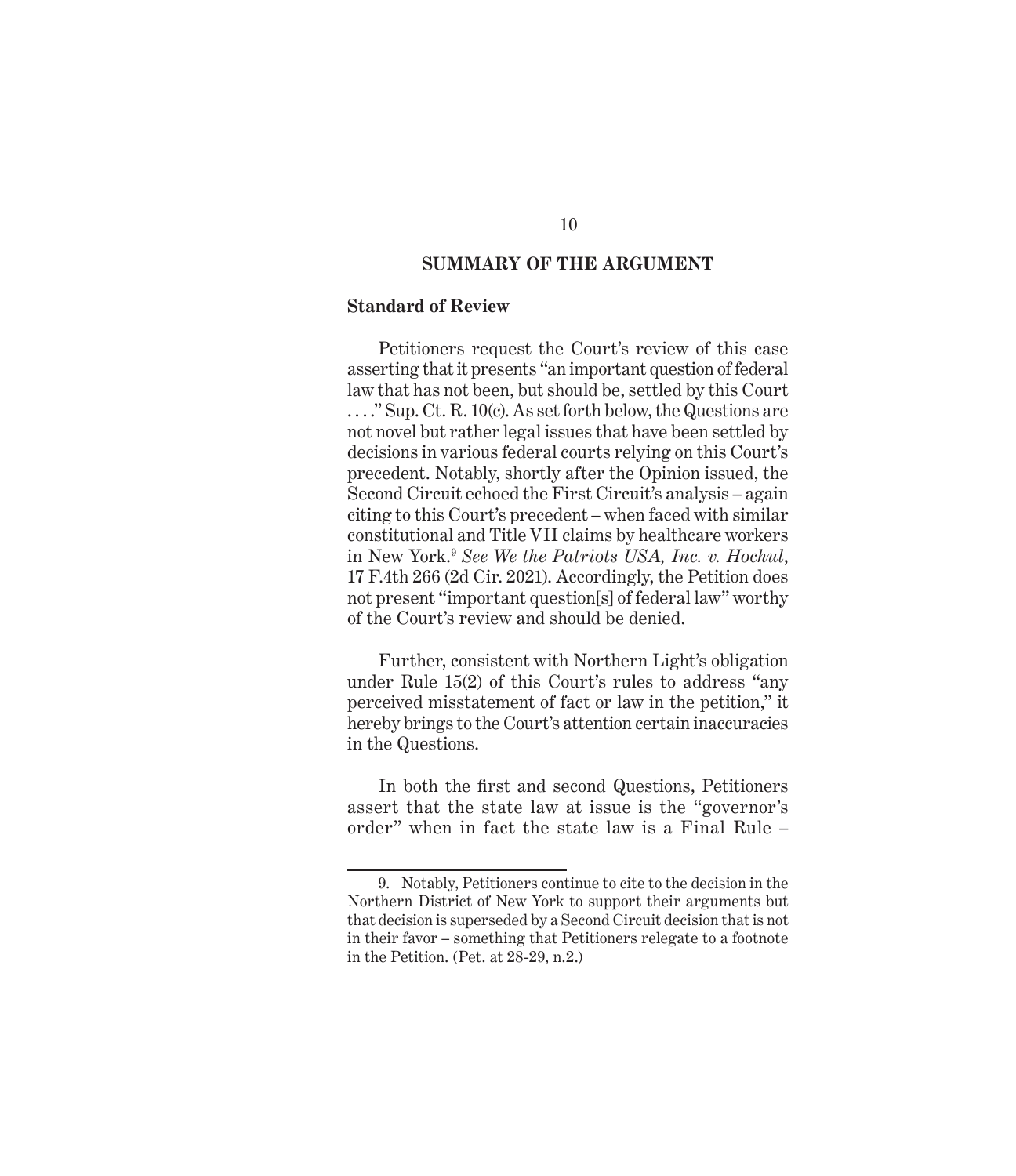previously an Emergency Rule – that was subject to a routine rulemaking process. In addition, in the first Question, Petitioners characterize the challenged state law as "mandating that private healthcare employers . . . terminate their healthcare workers who are not fully vaccinated for COVID-19 and deny any worker's request for religious accommodation from the mandate" which is an ultimatum and directive that the challenged law did not and does not contain. Petitioners make a similar mischaracterization in the second Question. As noted below, rather than mandate that covered employers terminate workers for noncompliance with the vaccine mandate or instruct covered employers to deny religious exceptions, the Final Rule and Emergency Rule simply do not provide for religious exemptions and threaten significant penalties for covered employers who do not follow the law.

### **Questions One and Two Do Not Merit the Court's Review**

As to Question one, Petitioners' Free Exercise and Equal Protection claims are brought against only the State Defendants, and Petitioners do not assert or develop any argument that the Provider Defendants, including Northern Light, are state actors.<sup>10</sup> Nevertheless, Northern Light concurs with the First Circuit's analysis of those constitutional issues (summarized above,

### 11

<sup>10.</sup> The Verified Complaint included a claim of conspiracy under 42 U.S.C. § 1985 (Count V), but Petitioners have failed to include that claim in the Questions or develop arguments in support of that claim in their Petition. Such a claim is wholly unsupported by the record and does not warrant this Court's consideration. (*See* Pet. App. at 34a, 94a.)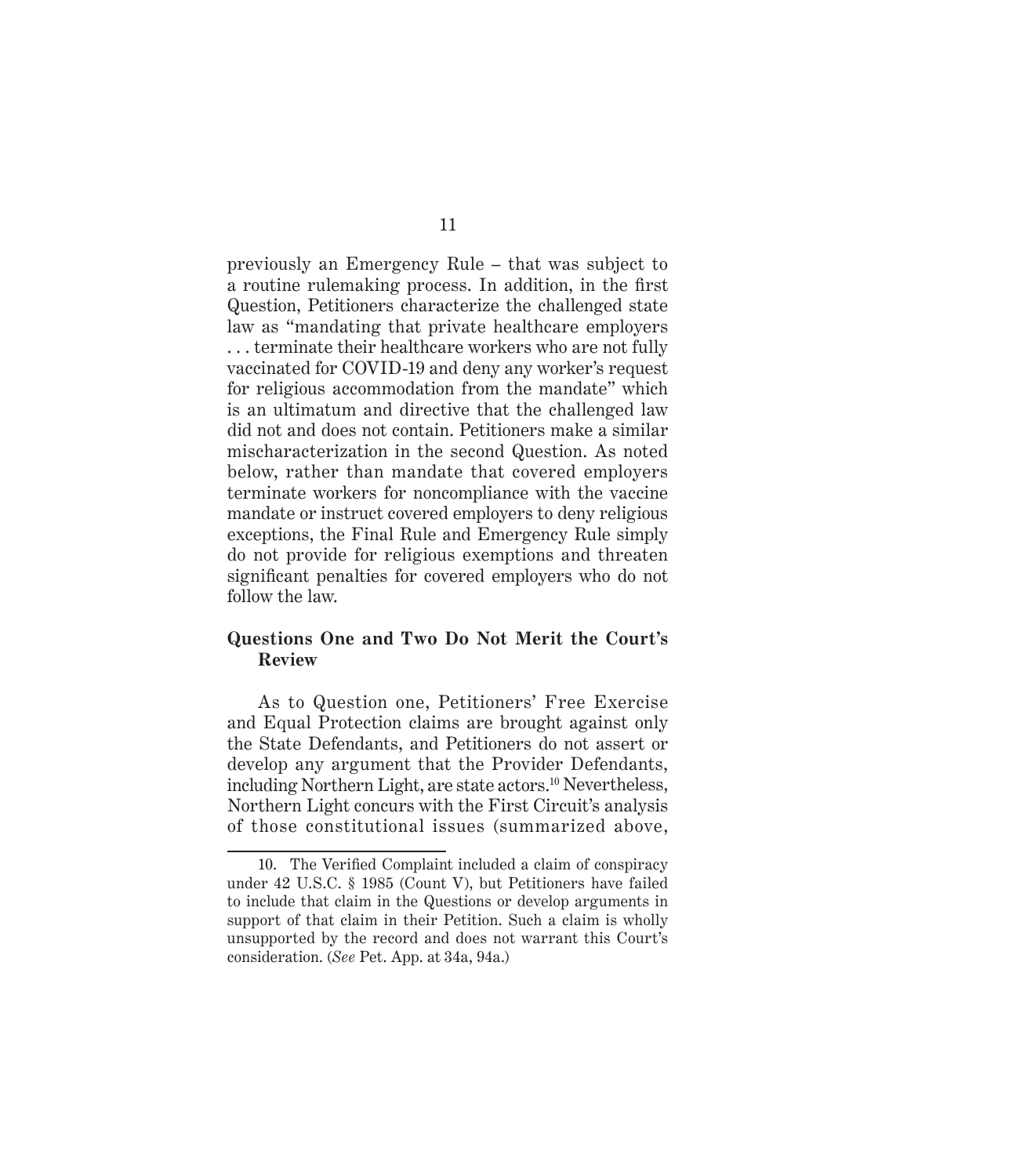*supra* 4) and urges the Court to deny the Petition given the completeness and sound basis of that analysis. Given that Question one does not implicate the Provider Defendants, Northern Light does not address it further in the Argument below.

Regarding Question two, Petitioners assert a vague Supremacy Clause claim against all Defendants. The Supremacy Clause "is not the 'source of any federal rights,' and certainly does not create a cause of action." *Armstrong v. Exceptional Child Ctr., Inc.,* 575 U.S. 320, 324-25 (2015). Accordingly, the Supremacy Clause cannot independently supply any basis for Petitioners' requested injunctive relief against Defendants. In any event, Petitioners have not articulated an actual Supremacy Clause challenge because, as the First Circuit observed in the Opinion, "[t]he parties agree that Title VII is the supreme law of the land; the hospitals merely dispute that Title VII requires them to offer the appellants the religious exemptions they seek." (Pet. App. at 39a.) To the extent Petitioners' Supremacy Clause claim is simply an assertion that the provisions of Title VII preempt the Final Rule, that assertion fails as addressed at length below.

### **Question Three Has Never Been Raised, Is Moot, and No Preliminary Injunctive Relief Would Have Been Appropriate Under the Applicable Analysis**

At no point in this litigation has any party raised the scope of an Article III courts' authority to grant preliminary injunctive relief, nor has that issue formed the basis of any decision below. Accordingly, Question three is not before this Court. Moreover, based on Petitioners'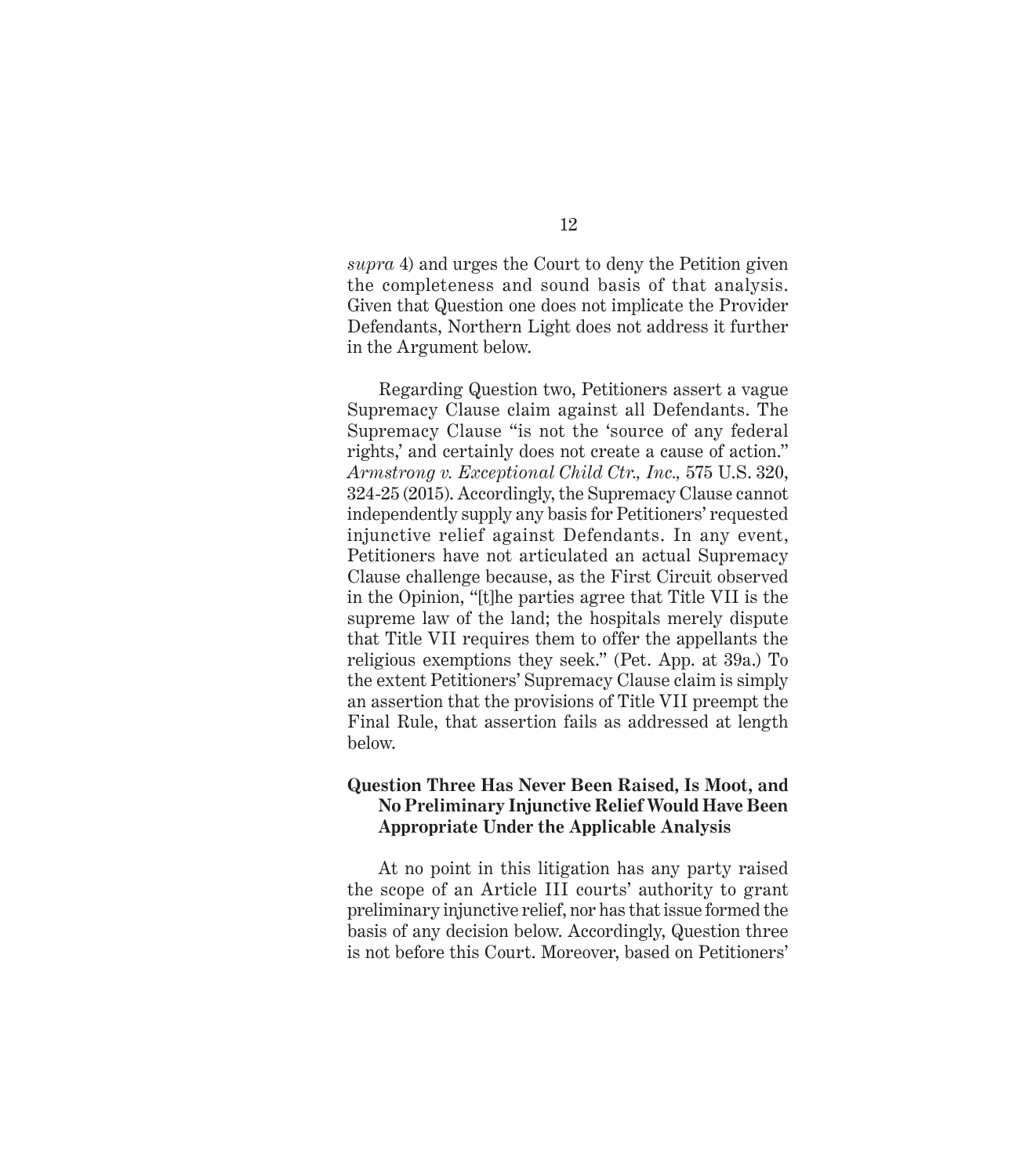representation that all employee Petitioners have been terminated by the Provider Defendants because they refused to comply with the Final Rule, Petitioners' claims for preliminary injunctive, pre-termination relief are moot. *See Together Employees v. Mass General Brigham Inc*., No. 21-1909, 2021 WL 5368216, at \*5 (1st Cir. Nov. 18, 2021).

Finally, Petitioners were not, and are not eligible for injunctive relief because "the deadline for being vaccinated has passed, the appellants cannot point to an 'impossible choice' as a special factor here; they have already made their choice." *Id*. Any Title VII claims Petitioners allegedly have against Northern Light and the other Provider Defendants should proceed in the District Court or elsewhere in the normal course because regular Title VII remedies such as money damages and reinstatement are available to Petitioners in the unlikely event that they prevail on their Title VII claims. *Ruckelshaus v. Monsanto Co*., 467 U.S. 986, 1019 (1984) (preliminary injunctive relief is only appropriate where Petitioners show they have inadequate remedies at law); *Together Employees,* 2021 WL 5368216 at \*5, n.5 ("[m]oney damages would adequately resolve all of the alleged harms"); (Pet. App. at 40a ("[w]hen litigants seek to enjoin termination of employment, money damages ordinarily provide an appropriate remedy").). Accordingly, the third Question is not presented by the facts of this case. The Court should deny the Petition.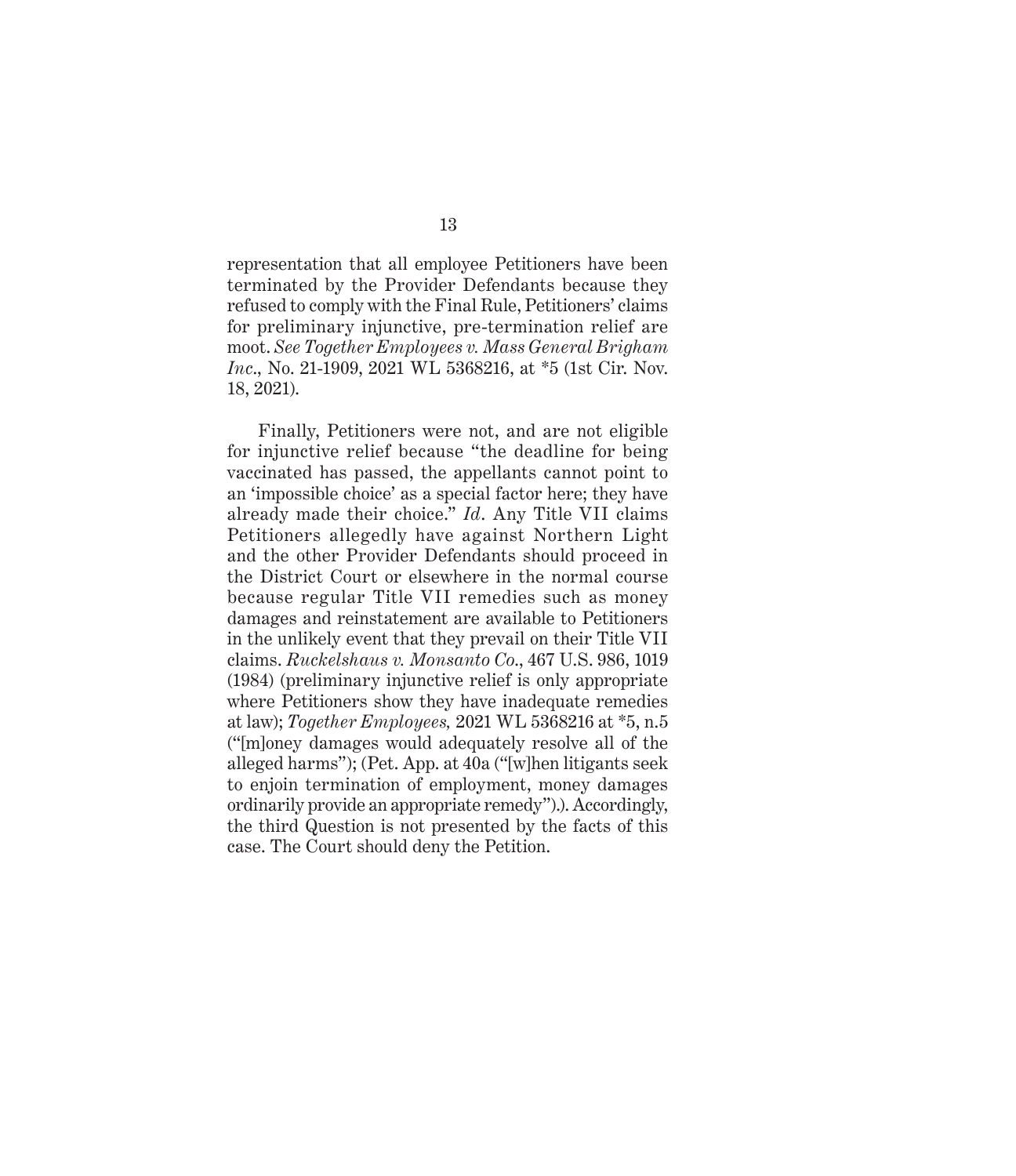#### **ARGUMENT**

### **I. TIT LE VII DOES NOT PREEMPT THE IMMUNIZATION REQUIREMENT AND PETITIONERS ARE NOT ENTITLED TO PRELIMINARY INJUNCTIVE RELIEF**

Both Questions two and three presented by Petitioners must be considered in the procedural context in which they have traveled to this Court; the appeal of the District Court's order denying Petitioners' Motion for Preliminary Injunctive Relief.

In its Opinion, the First Circuit affirmed that Petitioners (a) did not establish a likelihood of success on the merits of their Free Exercise Clause, Equal Protection Clause, Supremacy Clause preemption, substantive Title VII and 42 U.S.C. § 1985 claims; (b) did not establish irreparable harm because they would be entitled to seek money damages among other relief if they prevailed on their Title VII claims; and (c) the balance of the equities did not weigh in Petitioners' favor or merit a preliminary injunction given the context of the case and the public interest. (*See supra* at 4-5.) The ruling related to Question two – Supremacy Clause preemption – was interlocutory and a finding on the "likelihood of the success" of such claim, not a final ruling on the issue of preemption. On that basis, Question two should not be reviewed at this time.

Further, as noted above, Question three was not raised in the papers or decisions below and therefore is not properly presented. The novel aspect of Question three; the scope of an Article III court's power to issue such relief, need not be confronted because Petitioners simply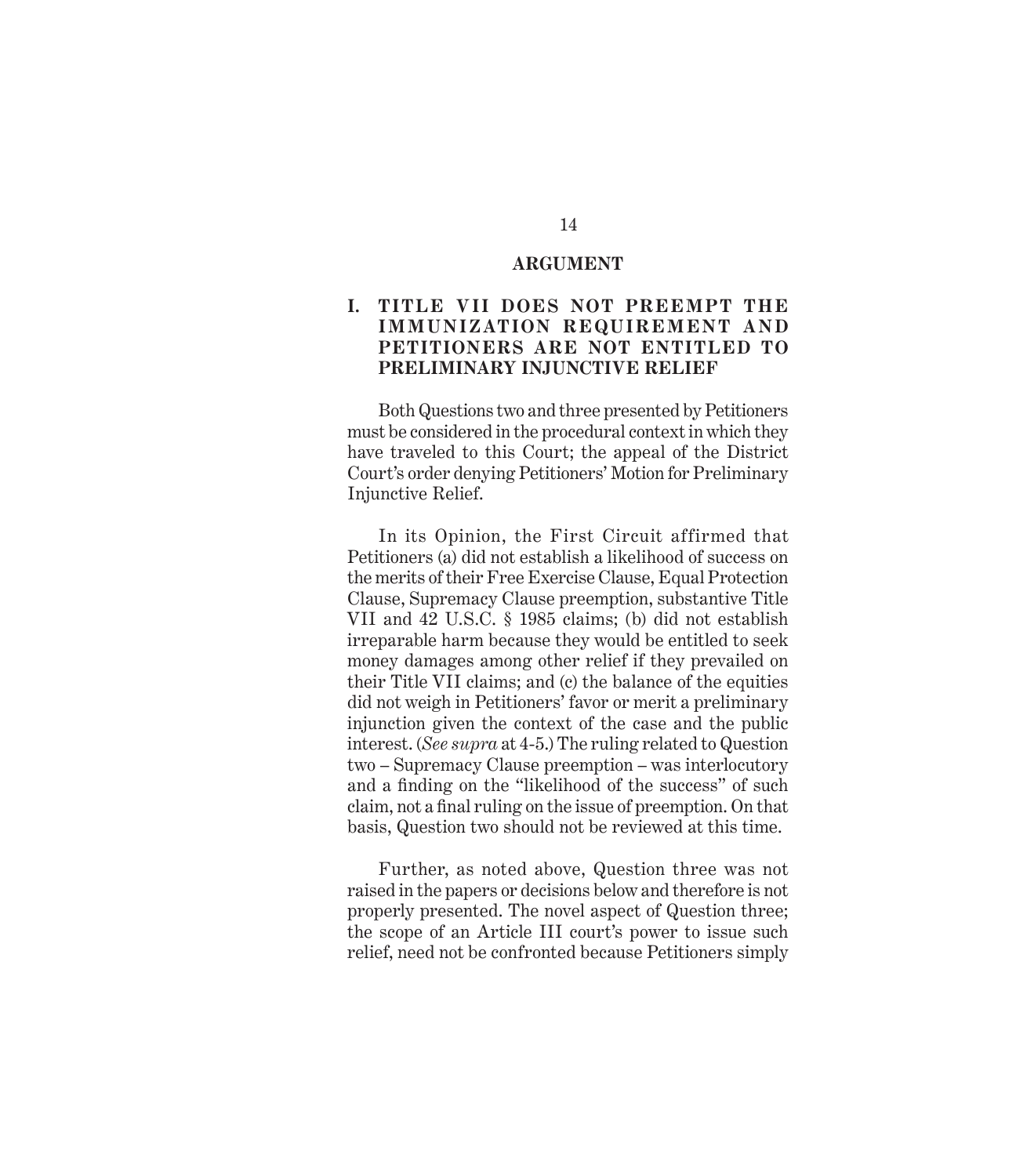are not entitled to that relief even assuming its theoretical availability. To the extent that Question three requests review of the irreparable harm finding, the Question is moot because employee Petitioners are no longer employed by Provider Defendants and now able to seek Title VII remedies that may be available to them. Notwithstanding the mootness of Question three and Petitioners' request for injunctive relief, Northern Light and the other Provider Defendants prevail on the merits of Petitioners' Title VII claim along with all other preliminary injunction factors.

When assessing whether to issue a preliminary injunction, a federal court must find the following four elements satisfied: (1) a likelihood of success on the merits, (2) a likelihood of irreparable harm absent interim relief, (3) a balance of equities in the plaintiff's favor, and (4) service of the public interest. *Winter v. Natural Resources Defense Council, Inc*., 555 U.S. 7, 20 (2008); *Arborjet, Inc. v. Rainbow Treecare Sci. Advancements, Inc.,* 794 F.3d 168, 171 (1st Cir. 2015). Petitioners bear the burden of establishing that the aforementioned factors "weigh in [their] favor." *Nieves-Marquez v. Puerto Rico*, 353 F.3d 108, 120 (1st Cir. 2003).

"Likelihood of success is the main bearing wall of the four-factor framework." *Ross-Simons of Warwick, Inc. v. Baccarat, Inc*., 102 F.3d 12, 16 (1st Cir. 1996). "If the movant fails to demonstrate a likelihood of success on the merits, the remaining elements are of little consequence." *Akebia Therapeutics, Inc. v. Azar,* 976 F.3d 86, 92 (1st Cir. 2020). Petitioners cannot prevail on this threshold inquiry because Title VII yields the same result as application of the Final Rule; i.e., no accommodation in the form of a religious exemption from the vaccine mandate may be granted in the circumstances presented.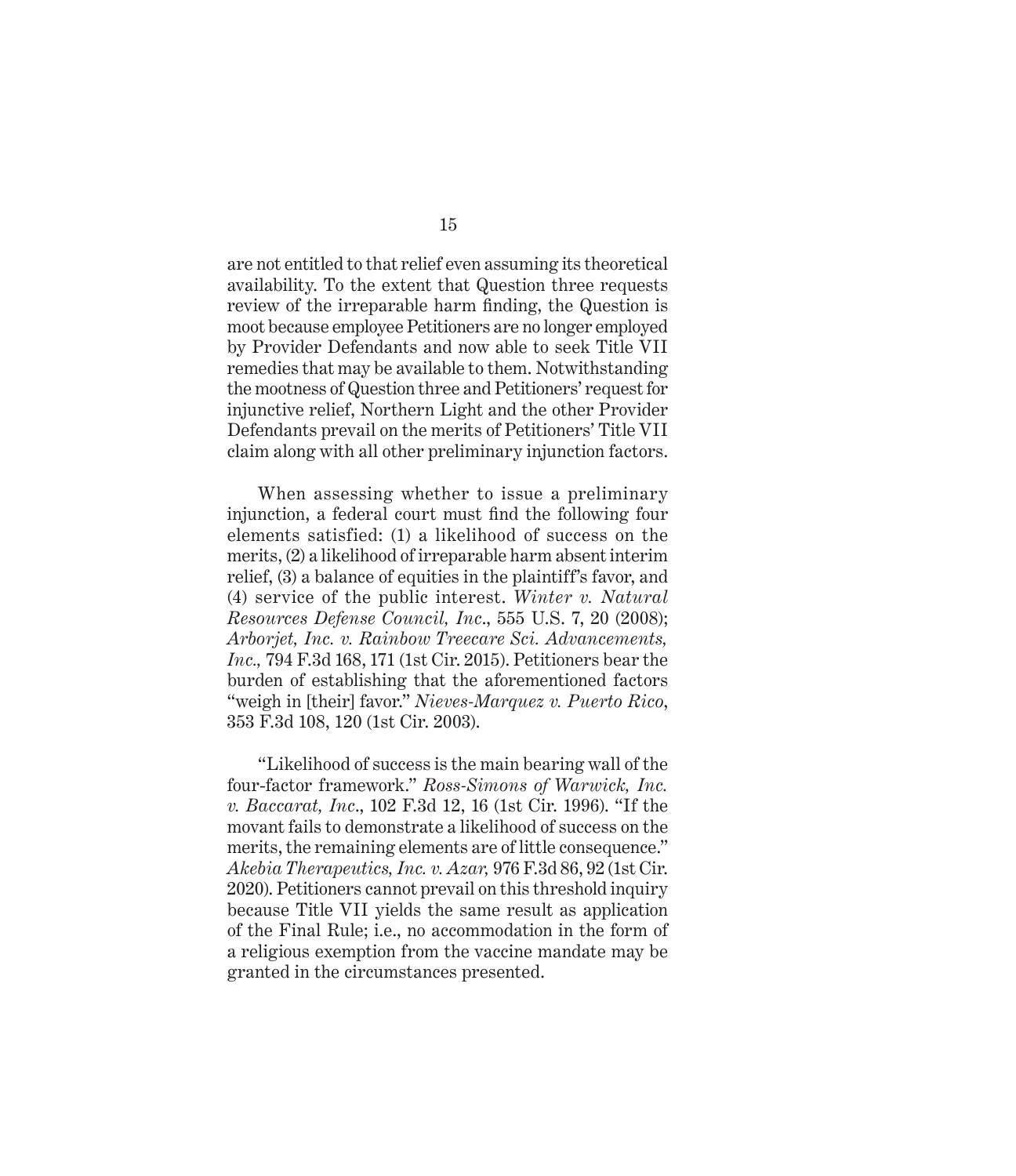Moreover, the following analysis of the likelihood of success on the Title VII claims presented demonstrates that the second Question Petitioners pose to the Court can only be answered in the negative and disposes fully of that inquiry. The following analysis also substantially undercuts the implicit assertion at the heart of the third Question; i.e., their asserted entitlement to preliminary injunctive relief.

### **A. There Is No Likelihood of Success on the Merits of the Title VII Claims**

Neither the Final Rule, nor Northern Light's conduct in abiding by it, are at odds with Title VII. Petitioners' contention that Northern Light's compliance with the Final Rule is violative of Title VII is grounded on the incorrect assertion that in the circumstances of this case Title VII provides an absolute right to a religious accommodation in the form of an exemption to the government's mandatory COVID-19 vaccination for healthcare workers.

Title VII addresses preemption issues in only two areas. First, Section 708 of Title VII states "[n]othing in this title shall be deemed to exempt or relieve any person from any liability, duty, penalty, or punishment provided by any present or future law of any State or political subdivision of a State, other than any such law which purports to require or permit the doing of any act which would be an unlawful employment practice under this title." 42 U.S.C. § 2000e–7. Second, Section 1104 of Title XI (applicable to all titles of the Civil Rights Act, including Title VII), states "[n]othing contained in any title of this Act shall be construed as indicating an intent on the part of Congress to occupy the field in which any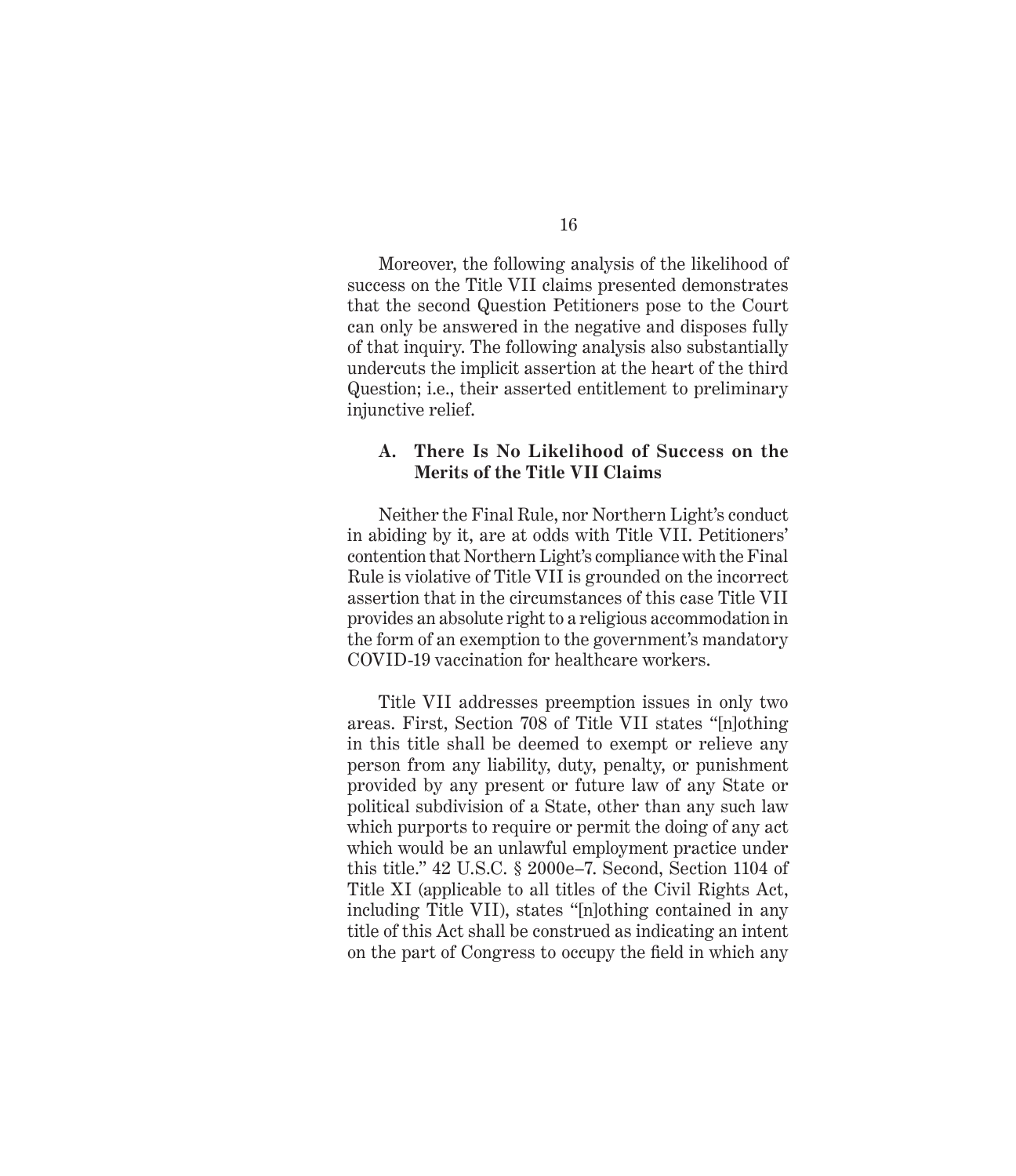such title operates to the exclusion of State laws on the same subject matter, nor shall any provision of this Act be construed as invalidating any provision of State law unless such provision is inconsistent with any of the purposes of this Act, or any provision thereof." 42 U.S.C. § 2000h-4.

As explained further below, the Final Rule – specifically, the absence of a religious exemption in such rule – does not require or permit Northern Light to engage in an unlawful employment practice in violation of Title VII. Moreover, contrary to Petitioners' implicit assertion, Title VII **never** requires an employer to make a religious accommodation (or any other accommodation for that matter), when doing so would constitute an undue hardship as is the case here.

In *California Federal Savings And Loan Association v. Guerra*, this Court analyzed Sections 708 and 1104 and concluded "there is no need to infer congressional intent to pre-empt state laws from the substantive provisions of Title VII; these two sections provide a 'reliable indicium of congressional intent with respect to state authority' to regulate employment practice." 479 U.S. 272, 282 (1987) (internal citations omitted). Because Congress did not intend for Title VII to occupy the field, the preemption inquiry centers on whether there is conflict between the Final Rule and Title VII such that "compliance with both federal and state regulations is a physical impossibility." *Id*. at 281 (quoting *Florida Lime & Avocado Growers, Inc. v. Paul*, 373 U.S. 132, 142-43 (1963)). Here, application of the Final Rule and Title VII to Petitioners yields the same result. Therefore, there is no conflict preemption.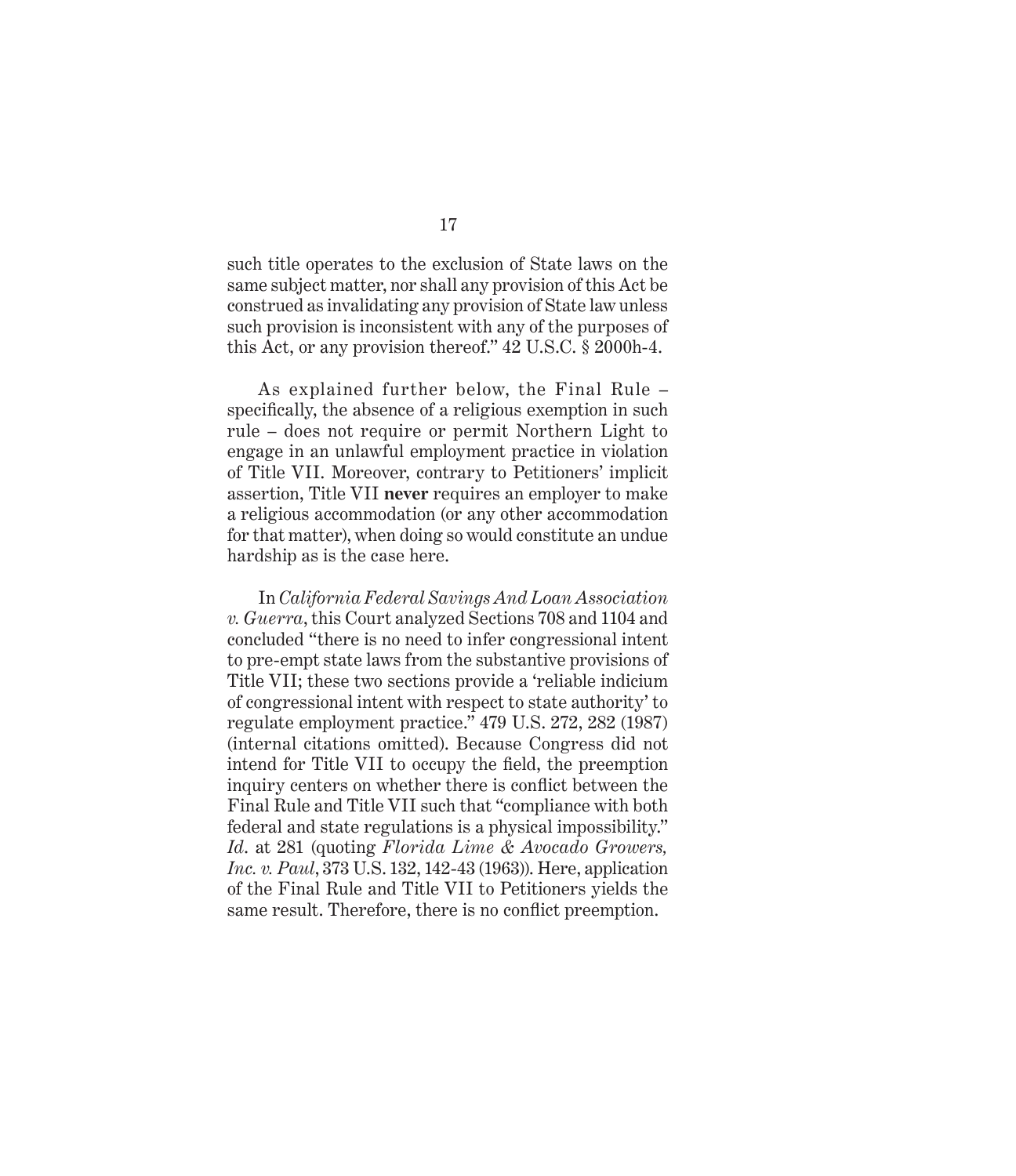By its terms, Title VII constrains the conduct of employers.11 It does not purport to govern the State's ability to set forth the regulations healthcare providers must abide by. Title VII expressly states that "[i]t shall be an unlawful employment practice for employers – (1) to fail or refuse to hire or to discharge any individual, or otherwise to discriminate against any individual with respect to his compensation, terms, conditions, or privileges of employment, because of such individual's ... religion ...; or (2) to limit, segregate, or classify his employees or applicants for employment in any way which would deprive or tend to deprive any individual of employment opportunities or otherwise adversely affect his status as an employee, because of such individual's ... religion ...." 42 U.S.C. § 2000e-2.

Title VII further provides that the duty to accommodate an employee's religious beliefs, practices and observances

<sup>11.</sup> As a procedural matter, Petitioners have not exhausted their administrative remedies with respect to their Title VII claim. (*See* Bolin Decl. at ¶ 9.) Accordingly, that claim was not even properly before the District Court. *See* 42 U.S.C. § 2000e–5(f)(1); *Frederique-Alexandre v. Dep't of Natural and Envtl. Resources Puerto Rico*, 478 F.3d 433, 440 (1st Cir. 2007) ("A plaintiff must exhaust his administrative remedies, including EEOC procedures, before proceeding under Title VII in federal court"). The District Court so held. (Pet. App. at 92a-93a.) Petitioners make much of their failure to exhaust administrative remedies in the Petition citing to cases in the Second and Fifth Circuits that allegedly excuse them from doing so. (*See* Pet. at 36-38.) Petitioners' argument does not move the needle because the First Circuit concluded that despite having failed to exhaust, "[t]he [Petitioners] have failed to demonstrate why they are entitled to pre-termination relief . . . given that loss of employment 'does not usually constitute irreparable injury'"). (Pet. App. at 41a (citations omitted).)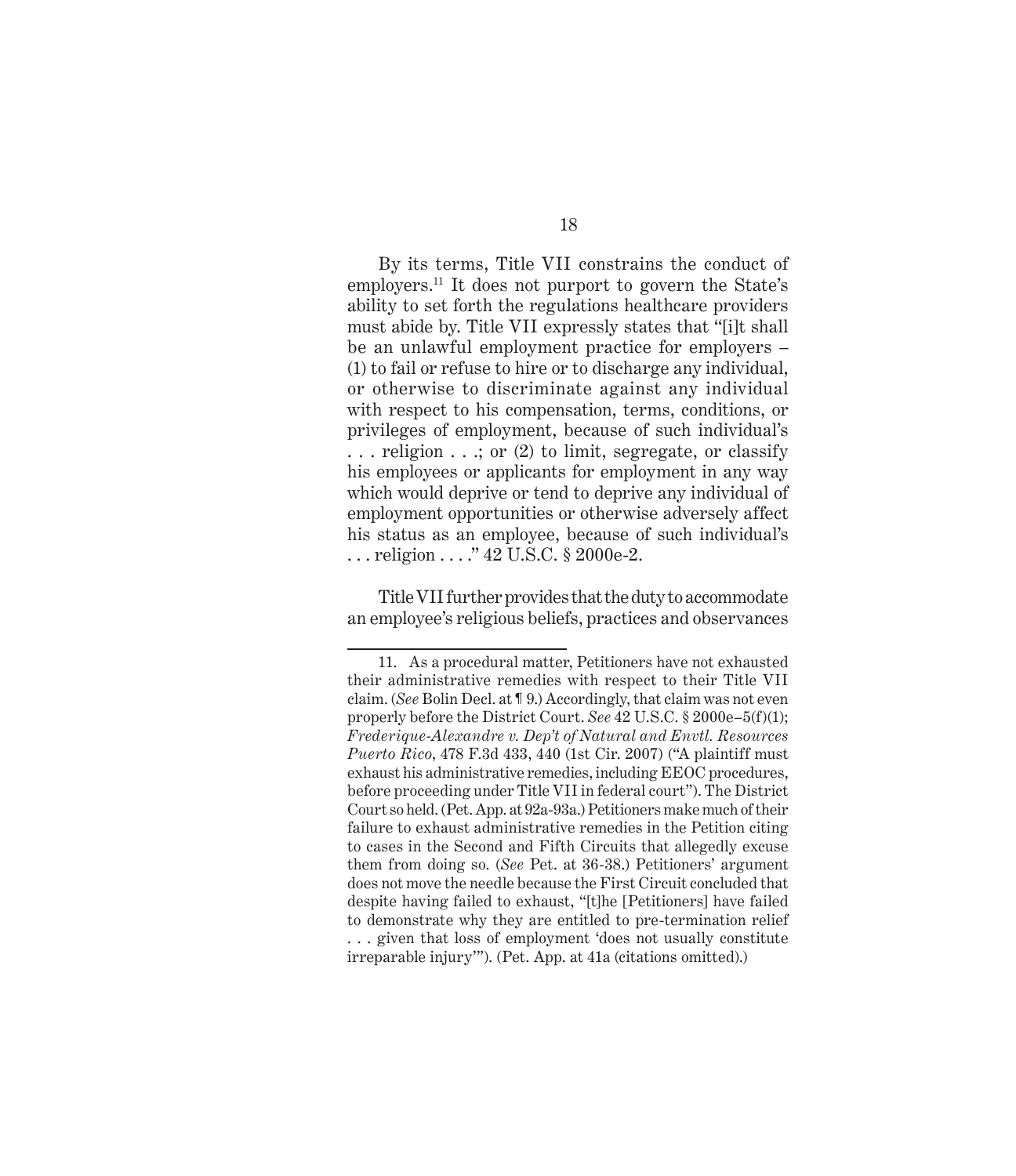is built into the definition of "religion," which "includes all aspects of religious observance and practice, as well as belief, *unless* an employer demonstrates that he is unable to reasonably accommodate an employee's or prospective employee's religious observance or practice *without undue hardship on the conduct of the employer's business*." *Id*. at § 2000e-2(j) (emphasis added).

Importantly, in the context of Title VII religious discrimination cases, "undue hardship" means more than a *de minimis* cost on the employer. *See Trans World Airlines, Inc. v. Hardison,* 432 U.S. 63, 84 (1977); *Cloutier v. Costco Wholesale Corp*., 390 F.3d 126, 134-35 (1st Cir. 2004). Indeed, the undue hardship "calculus applies both to economic costs, such as lost business or having to hire additional employees to accommodate a Sabbath observer, and to non-economic costs, such as compromising the integrity of a seniority system." *Cloutier,* 390 F.3d at 134-35; *see also EEOC v. Oak-Rite Mfg. Corp*., No. IP99- 1962-C-H/G, 2001 WL 1168156, at \*10 (S.D. Ind. Aug. 27, 2001) ("questions of undue hardship have been resolved as a matter of law, especially where the employer showed that the proposed accommodation would either cause or increase safety risks or the risk of legal liability for the employer"). Courts have also routinely held that employees' religious beliefs and related accommodation requests must yield to workplace health and safety rules where, as here, the requested accommodation would circumvent such rules and create an undue hardship for the employer. *See Bhatia v. Chevron U.S.A., Inc.,* 734 F.2d 1382, 1383 (9th Cir. 1984); *Kalsi v. New York City Transit Auth*., 62 F. Supp. 2d 745, 747-48 (E.D.N.Y. 1998), *aff'd* 189 F.3d 461 (2d Cir. 1999).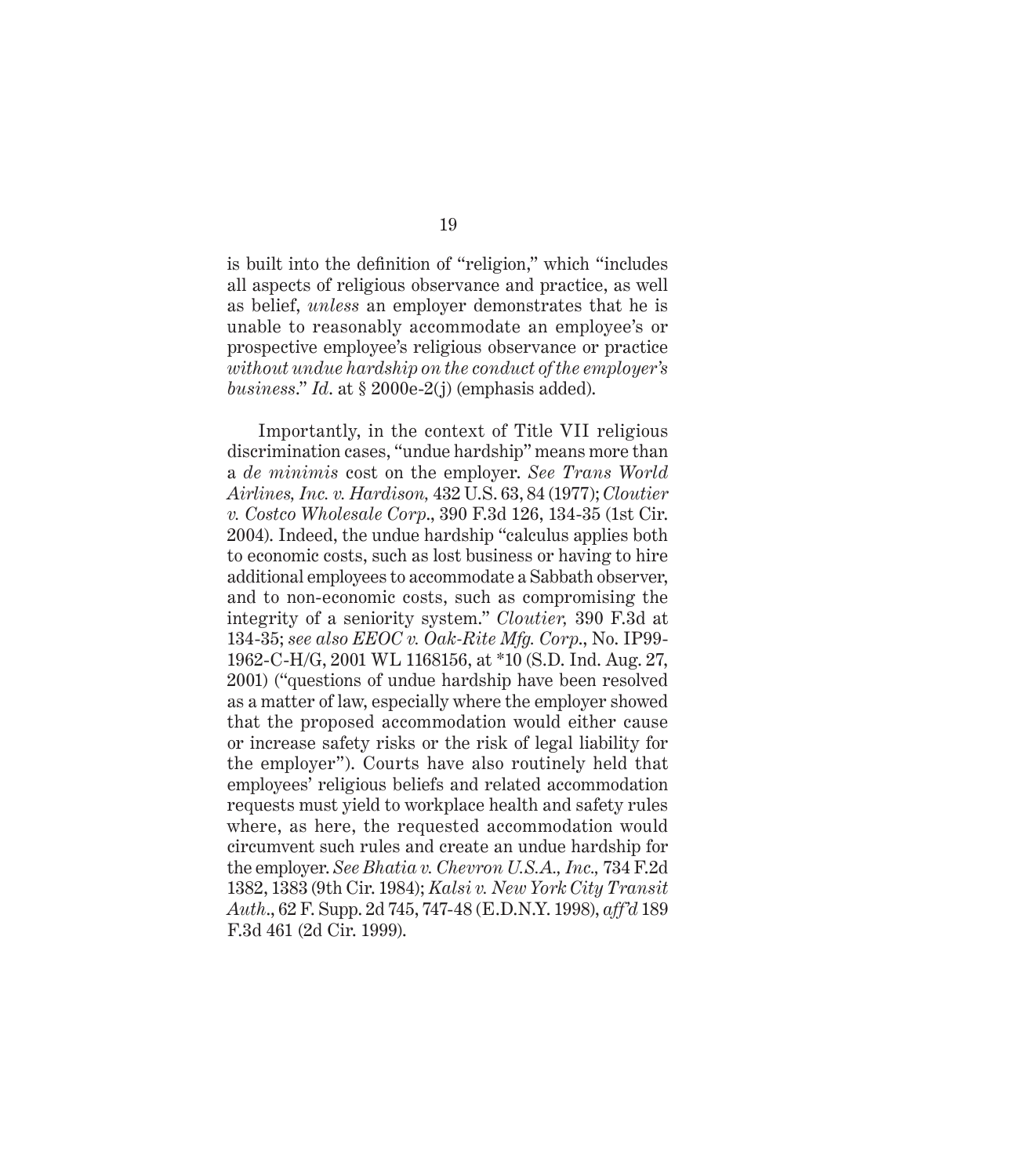As the First Circuit properly concluded, Northern Light and the other Provider Defendants are not obliged to provide Petitioners the requested exemption "because doing so would cause them to suffer an undue hardship." (Pet. App. at 41a) (citing *Cloutier*, 390 F.3d at 134 and *Trahan v. Wayfair Maine, LLC*, 957 F.3d 54, 67 (1st Cir. 2020).) In *Cloutier*, the First Circuit affirmed the district court's grant of summary judgment to the employer (Costco) on the grounds that plaintiff-employee's insistence on an exemption from the employer's prohibition of facial jewelry would result in undue hardship on the employer. *Id*. at 136. The plaintiff was a member of the Church of Body Modification and wore facial jewelry, including an eyebrow ring, as part of her religion. *Id.* at 129-30. The First Circuit concluded that the employer was not required to grant plaintiff's request for an exemption to the dress code as "[g]ranting such an exemption would be an undue hardship because it would adversely affect the employer's public image" and undermine its dress code designed to appeal to customer preference and promote a professional public image. *Id.* at 135-36.

The potential burden on Northern Light in this case is much more significant than the burden on the employer in *Cloutier*. To mitigate the spread of COVID-19 in the State of Maine, especially in Designated Healthcare Facilities where many patients are essentially captive and likely more vulnerable to serious complications associated with COVID-19, including death, the government issued the Emergency and Final Rules. Under the Final Rule, healthcare workers, including employees of Northern Light, must become fully vaccinated against COVID-19 on or before October 15, 2021 (enforcement was delayed until October 29, 2021). DHHS has made clear that Designated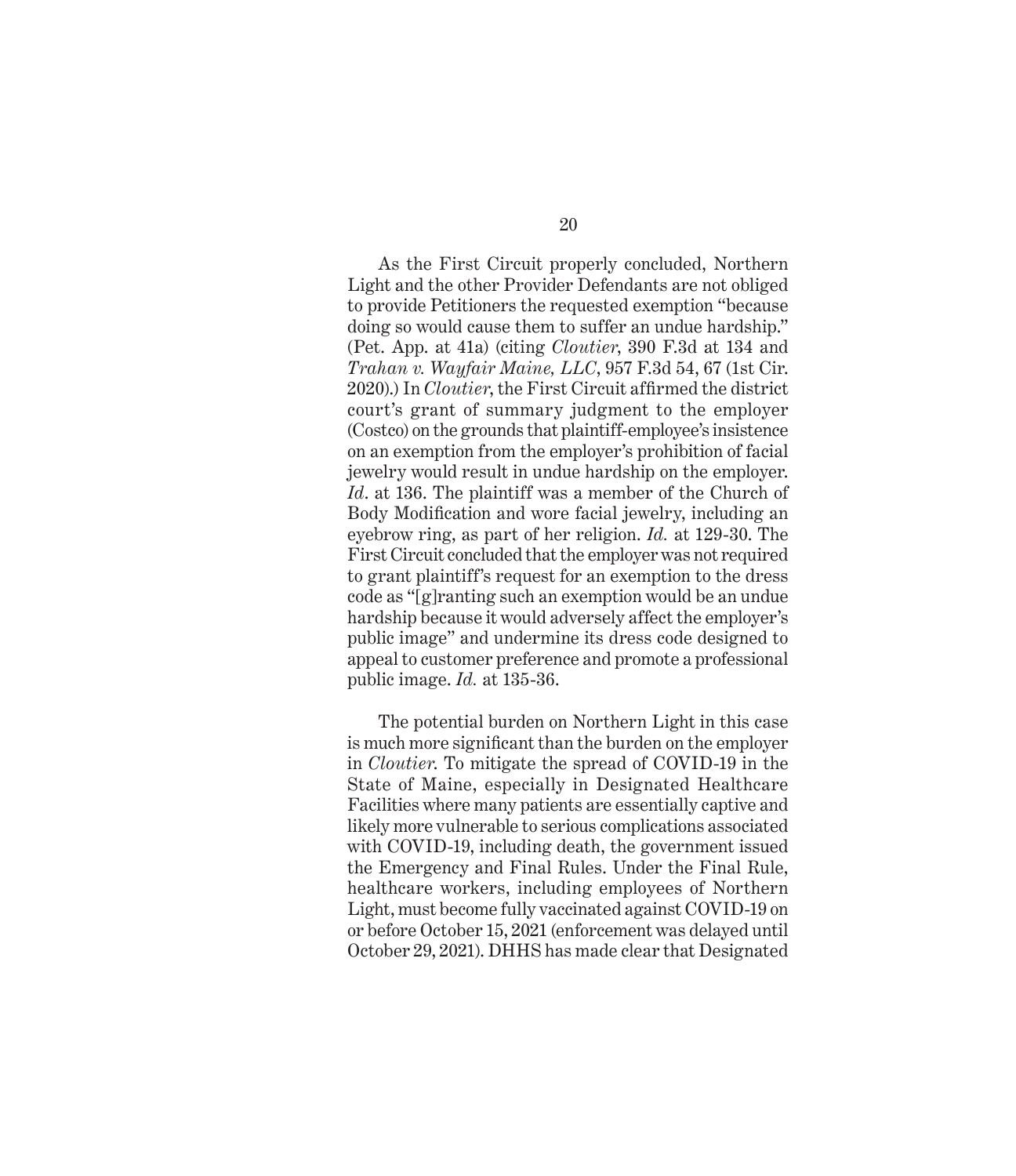Healthcare Facilities that do not comply with the Final Rule, which expressly prohibits religious exemptions for workers, could face substantial monetary and other enforcement penalties, including loss of their license to operate, from the Maine Division of Licensing and Certification. *See* Me. Rev. Stat. Ann. tit. 22 §§ 803-804; *Health Care Worker Vaccination FAQS*, at FAQs 24-25, 30. That is a very serious consequence for the Provider Defendants and the Maine public to bear during a global pandemic.

 Given these circumstances, there can be no argument that Title VII **requires** Northern Light to disregard the Final Rule and the important public health interests underpinning it by granting Petitioners the religious exemptions they seek.<sup>12</sup> *See Sutton v. Providence St. Joseph Med. Ctr*., 192 F.3d 826, 830 (9th Cir. 1999) ("[C]ourts agree that an employer is not liable under Title VII when accommodating an employee's religious beliefs would require the employer to violate federal or state law.") Were Title VII to be read as Petitioners propose, Northern Light would suffer an undue hardship far exceeding the burden placed on the employer of the unsuccessful plaintiff in *Cloutier*, who arrived at work adorned with facial piercings in violation of company dress policy. There is truly no comparison.<sup>13</sup>

13. The relief Petitioners seek against the Provider Defendants cannot be granted even in the event the Final Rule

<sup>12.</sup> In addition, Petitioners' requested alternative accommodations – masking in the workplace, testing and symptom monitoring – would also violate the Final Rule and would impose an undue hardship on Northern Light. *See Health Care Worker Vaccination FAQs* at FAQ 24.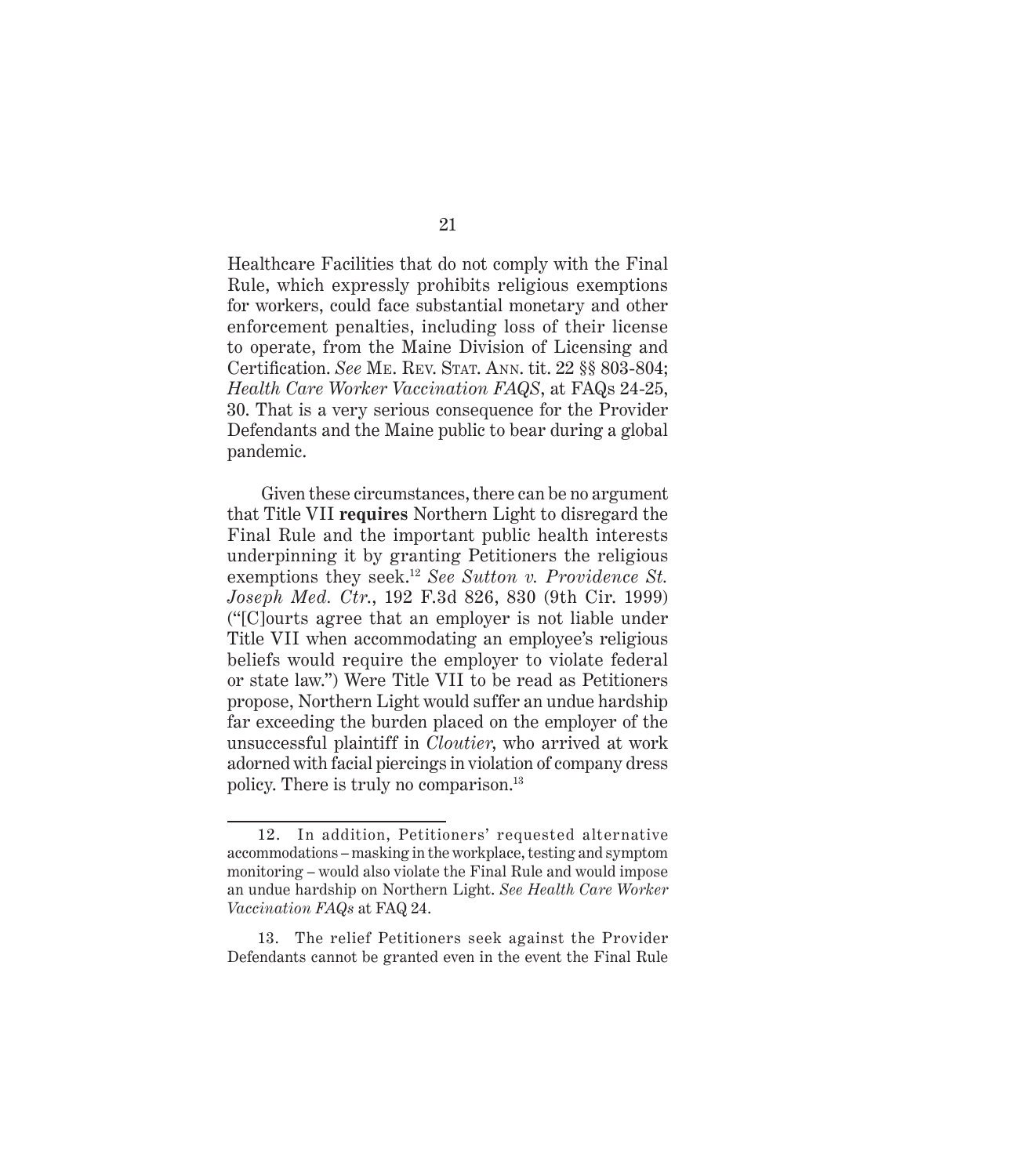Accordingly, because Petitioners seek religious exemptions from the government's mandatory COVID-19 vaccine requirement for healthcare workers which are not available to them as accommodations under Title VII, there is no conflict between Title VII and the Final Rule and no "important question of federal law that has not been, but should be, settled by this Court . . . ." Sup. Ct. R. 10(c). The Petition should be denied.

### **B. Petitioners Have Not Been Irreparably Harmed by Northern Light's Compliance with the Final Rule**

In addition to the absence of any likelihood of success on the merits of their Title VII claims, Petitioners are not entitled to preliminary injunctive relief, the assertion at the heart of the third Question they present to the Court, because they have not suffered, and do not stand to suffer, an irreparable harm.

is enjoined. Simply put, the requested relief would have the effect of granting to 1,000 unidentified employees the particular accommodation they seek. Given that the Provider Defendants do not know the identities of the employees in question, they are unable, at this juncture, to assess whether granting the requested accommodation; i.e., exemption from vaccination, would nonetheless constitute an "undue hardship" within the meaning of Title VII, even in the event the Final Rule were not in place. In such a circumstance, the undue hardship analysis required of the Provider Defendants would require case by case assessment of the requesting employee's job functions in order to determine whether the accommodation could be made without incurring an undue hardship.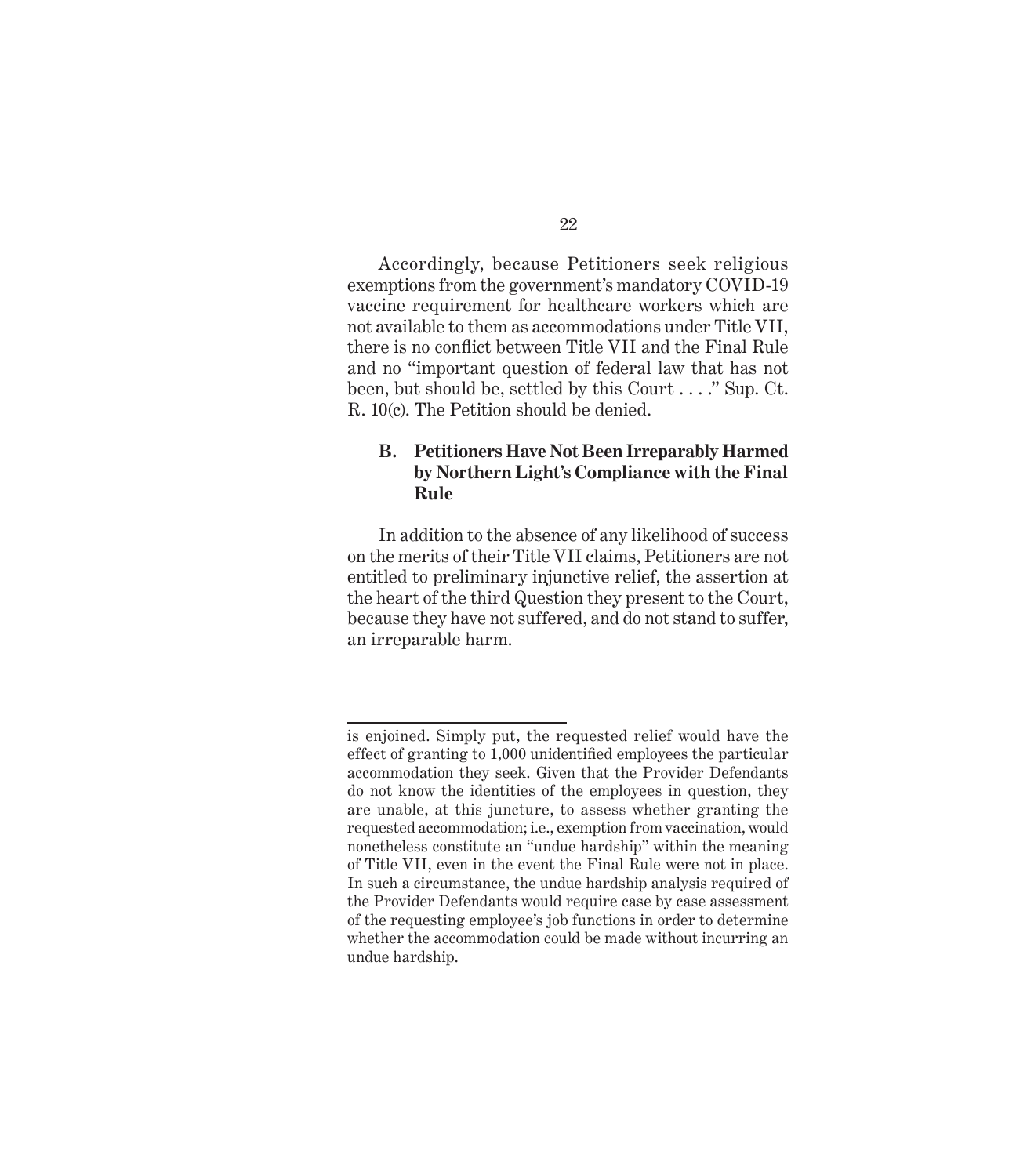This Court has held, as a matter of law, that loss of employment—as Petitioners have admitted occurred here—does not constitute irreparable injury. *Sampson v. Murray*, 415 U.S. 61, 90-91 (1974). "[I]nsufficiency of savings or difficulties in immediately obtaining other employment—external factors common to most discharged employees and not attributable to any unusual actions relating to the discharge itself—will not support a finding of irreparable injury . . . ." *Id*. at 91, n.68. This is so because the loss of a job is something that can be addressed by "a later-issued damages remedy." *Rio Grande Cmty. Health Ctr., Inc. v. Rullan,* 397 F.3d 56, 76 (1st Cir. 2005); *Together Employees*, 2021 WL 5368216, at \*5 ("[m]oney damages would adequately resolve all of the alleged harms"); *see also Savage v. Gorski*, 850 F.2d 64, 68 (2d Cir. 1988) ("[s]ince reinstatement and money damages could make [employees] whole for any loss suffered during this period, their injury is plainly reparable").

Here, injunctive relief is not appropriate because Petitioners will have the opportunity to have their Title VII claims heard in the District Court and the menu of potential damages associated with such claims will be available to them. *See Sampson*, 415 U.S. 61, 90-91 ("[t]he possibility that adequate compensatory or other corrective relief will be available at a later date, in the ordinary course of litigation, weighs heavily against a claim of irreparable harm"). Accordingly, Petitioners have not established irreparable harm and the Petition should be denied.<sup>14</sup>

<sup>14.</sup> Petitioners' assertion that if they do not obtain the relief they seek they will not be able to obtain employment anywhere in the healthcare field within the State of Maine is not accurate. The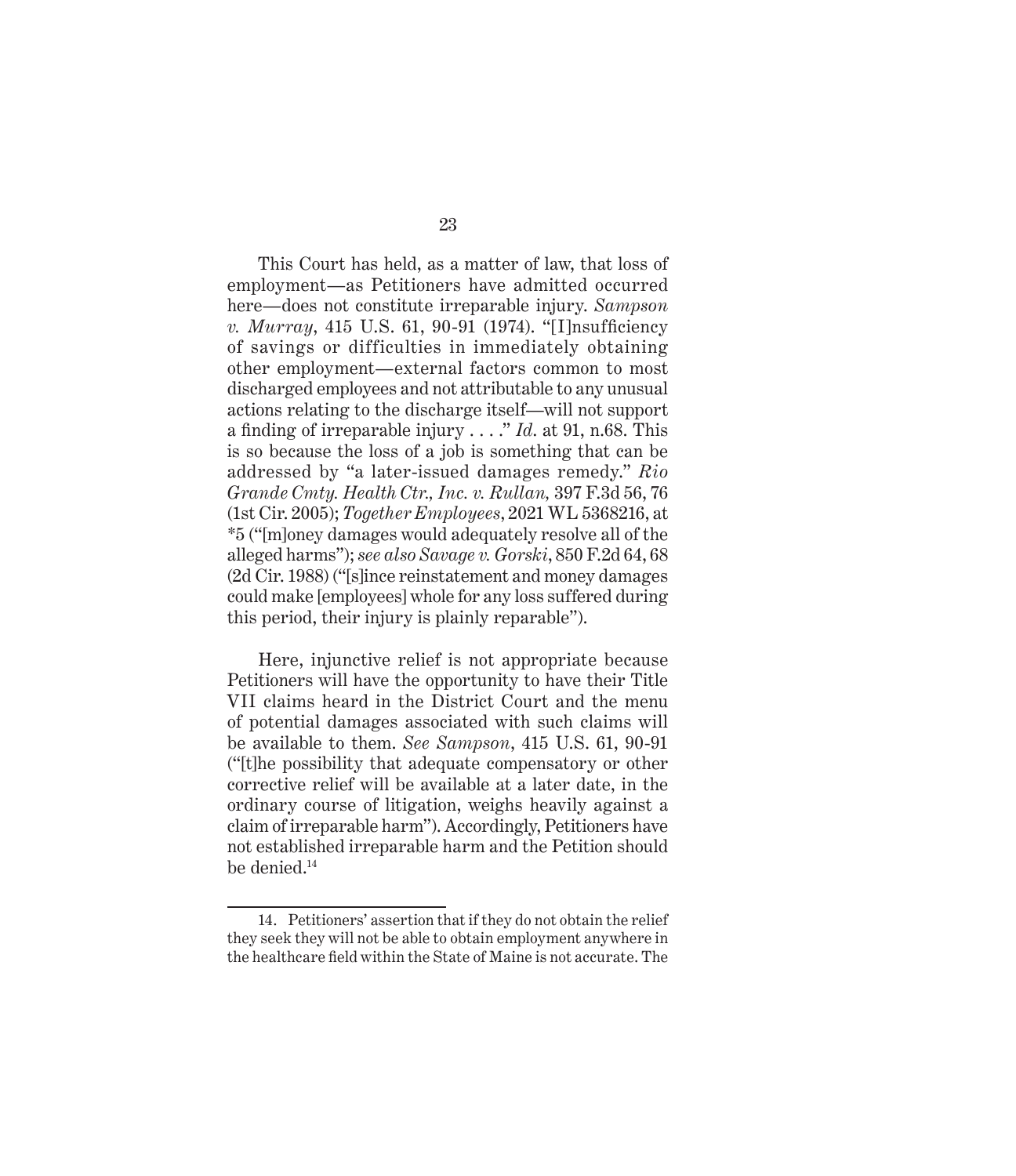#### **C. The Balance of the Hardships and the Public Interest Warrant Denying Injunctive Relief**

Finally, the implicit assertion that they are entitled to preliminary injunctive relief animating Petitioner's third Question fails also because Petitioners cannot show that their objection to the COVID-19 vaccine and its impact on their ability to work at Northern Light outweighs the danger of the unvaccinated Petitioners working at Northern Light during the pandemic and potentially infecting patients and their co-workers with COVID-19. *See Bayley's Campground, Inc. v. Mills*, 463 F. Supp. 3d 22, 38 (D. Me. 2020), *aff'd*, 985 F.3d 153 (1st Cir. 2021) ("[t]he public interest in this case is enormous . . . [t]he types of injunctive relief Plaintiffs seek would upset the bedrock of the state's public health response to COVID-19  $\ldots$ ."); (Pet. App. at 42a-43a.).

The Governor made clear that the Final Rule is part of the State's plan to mitigate COVID-19, especially as more contagious and virulent strains of COVID-19 such as the Delta and Omicron variants are on the rise. *See Mills Administration Requires Health Care Workers To Be Fully Vaccinated Against COVID-19 By October 1,* Maine.

Final Rule applies to "Designated Healthcare facilities" a term defined by statute. There are many healthcare jobs in the State of Maine that do not meet this definition. *See Health Care Worker Vaccination FAQS* at FAQ 1 (listing the types of healthcare facilities that are and are not covered by the Final Rule). In fact, the Petitioners acknowledge that there are other healthcare jobs in Maine that are not subject to the Final Rule. (Pet. at 20-21 (criticizing the challenged law for targeting healthcare workers in hospitals but "chos[ing] not to impose *any* mandate on healthcare workers in urgent care centers or private physician's offices.").)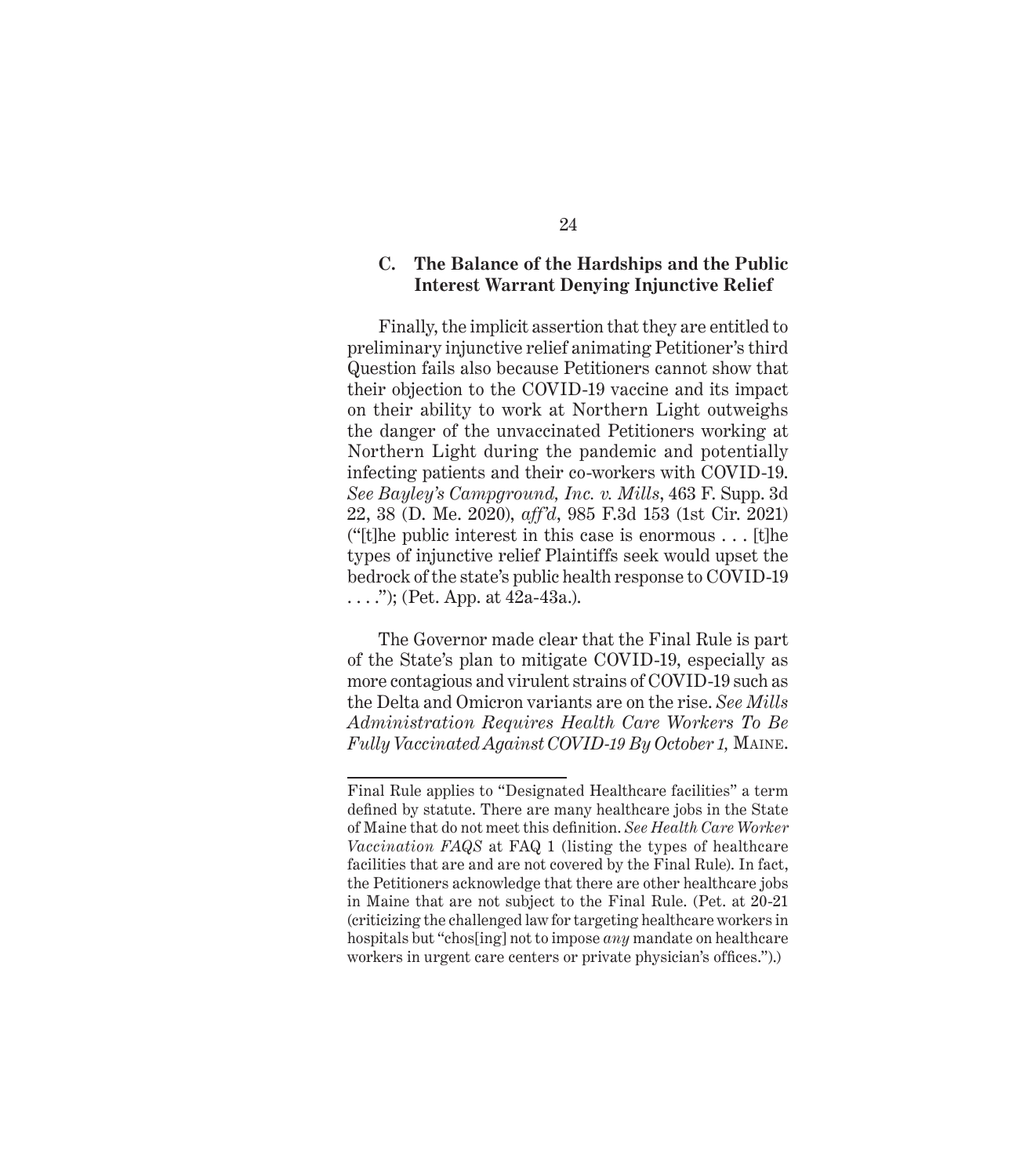gov (Aug. 12, 2021), https://www.maine.gov/governor/mills/ news/mills-administration-requires-health-care-workersbe-fully-vaccinated-against-covid-19-october. Further, as the Seventh Circuit noted when affirming the district court's denial of a challenge to a university's COVID-19 vaccine mandate for students, "[v]accination protects not only the vaccinated persons but also those who come in contact with them, and at a university close contact is inevitable." *Klassan v. Trustees of Indiana University*, No. 21-2326, 2021 WL 3281209, at \*1 (7th Cir. Aug. 2, 2021). As the First Circuit observed, this is even more true in the context of a network of hospitals and patient care facilities like those of Northern Light:

Maine faced a severe crisis in its healthcare facilities when the delta variant hit the state. According to Maine CDC, the delta variant is more than twice as contagious as previous variants and may cause more severe illness than previous variants. An individual infected with the delta variant may transmit it to others within twenty-four to thirty-six hours of exposure. Those conditions threaten the entire population of the state. But health care facilities are uniquely susceptible to outbreaks of infectious diseases like COVID-19 because medical diagnosis and treatment often require close contact between providers and patients (who often are medically vulnerable). And outbreaks at healthcare facilities hamper the state's ability to care for its residents suffering both from COVID-19 and from other conditions. That problem is particularly acute in Maine because, as Maine CDC's director stated, "the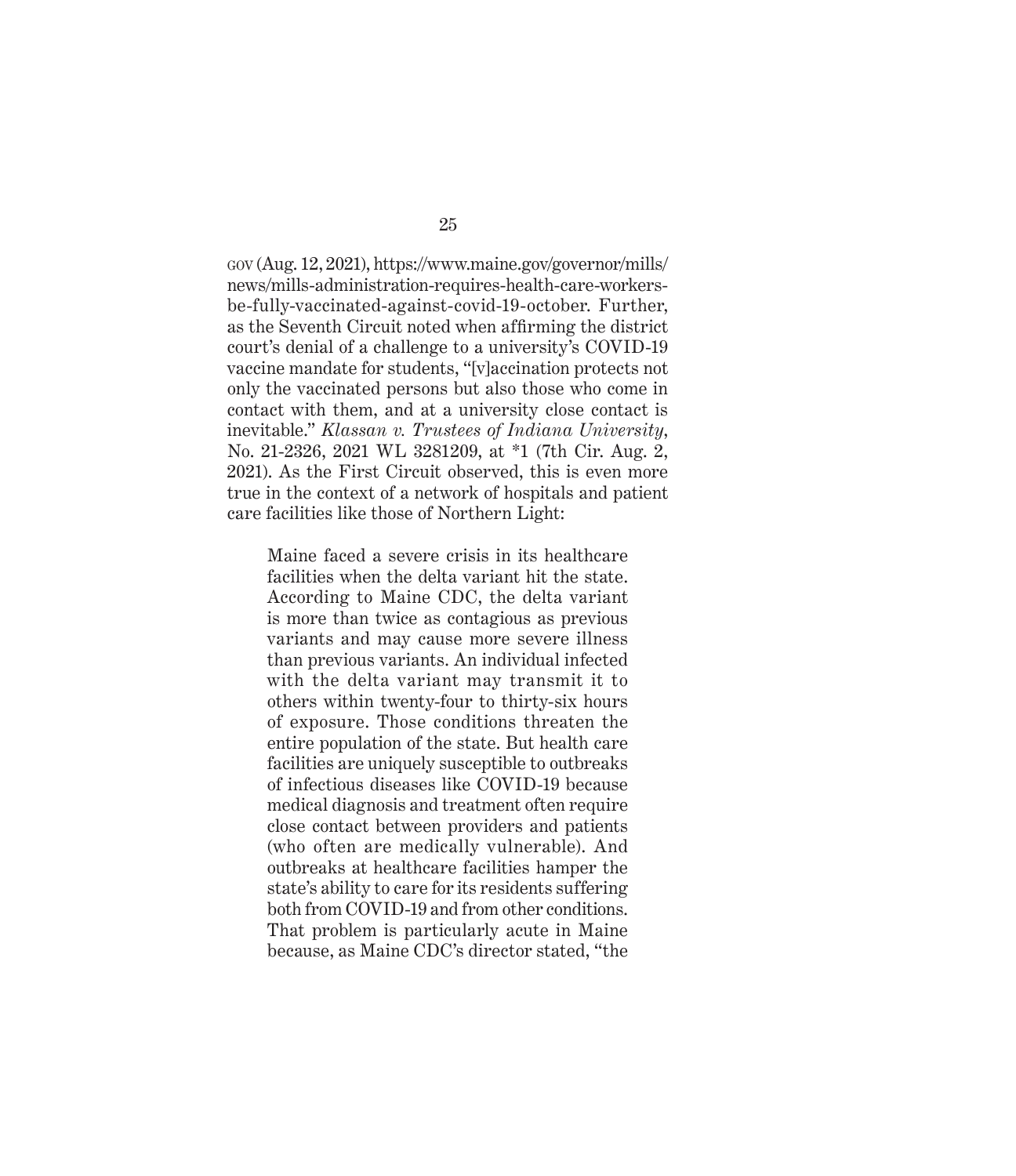size of Maine's healthcare workforce is limited, such that the impact of any outbreaks among personnel is far greater than it would be in a state with more extensive healthcare delivery systems." . . . On August 11, four of fourteen known COVID-19 outbreaks in Maine were occurring at health care facilities with "strong infection control programs." Those outbreaks were mostly caused by healthcare workers bringing COVID-19 into the facilities.

(Pet. App. at 19a-20a (internal citations omitted).)

Accordingly, the public interest in preventing COVID-19 and its associated danger and destructive consequences outweighs the Petitioners' interest in retaining their employment at Northern Light while remaining unvaccinated.

### **CONCLUSION**

For the reasons set forth above and articulated in the First Circuit's Opinion, the Petition does not present unresolved and "important question[s] of federal law" and therefore should be denied.